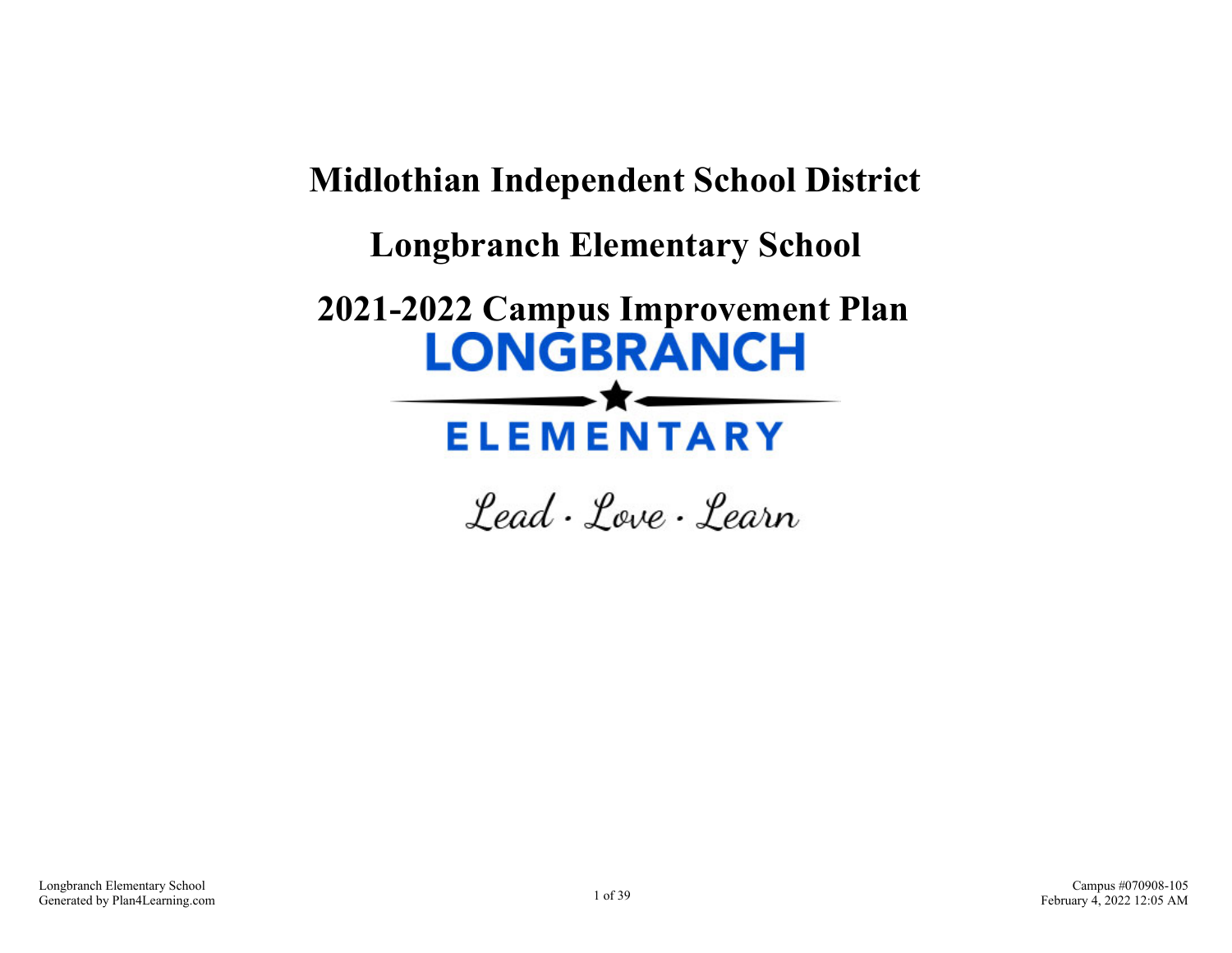# **Mission Statement**

Lead with Love.

Learn with Passion.

Change Starts with Us.

# **Vision**

*Longbranch Elementary...Igniting the Spark to Change the World.*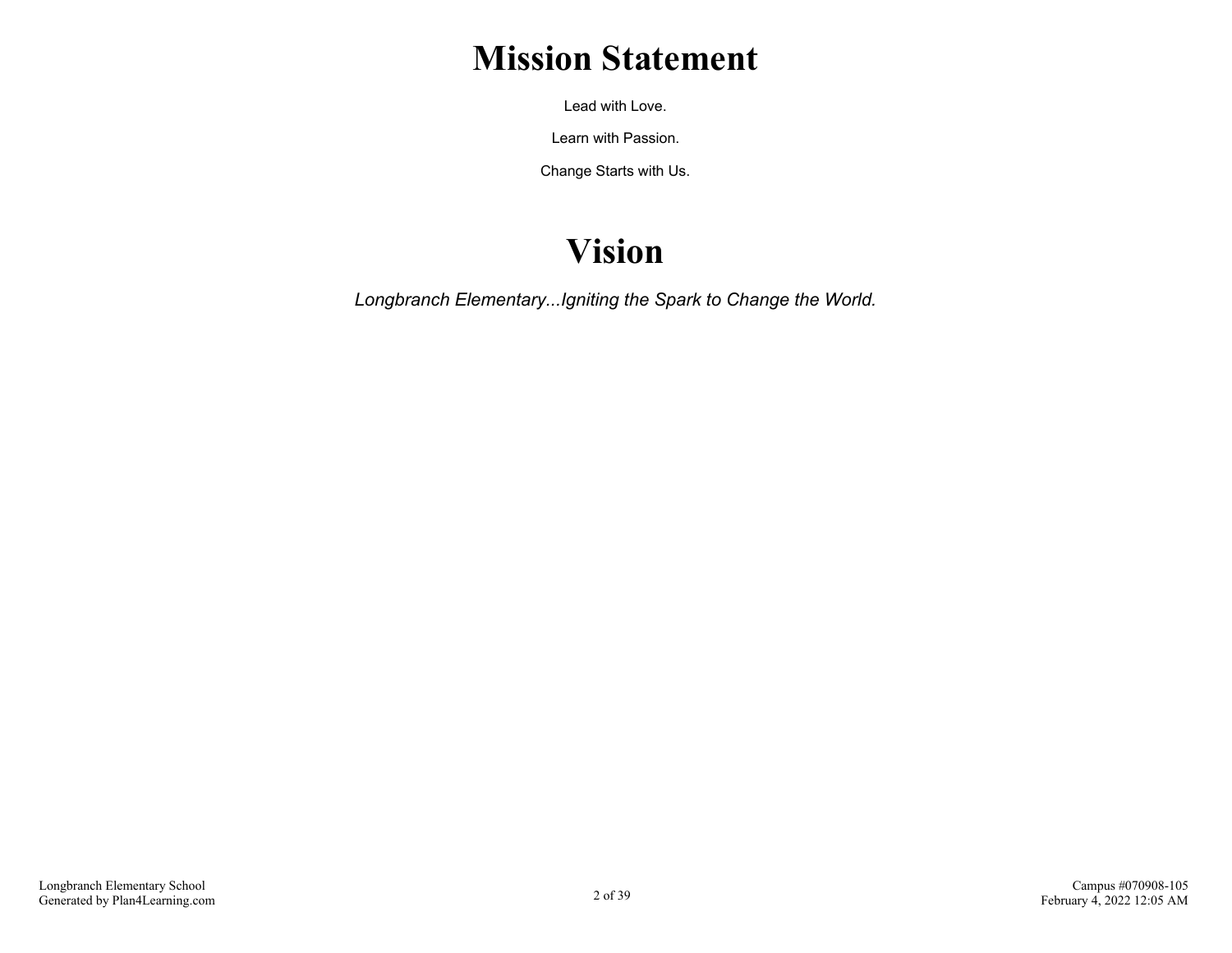# **Table of Contents**

| Comprehensive Needs Assessment                                                                                                                     |    |
|----------------------------------------------------------------------------------------------------------------------------------------------------|----|
| Demographics                                                                                                                                       |    |
| <b>STAFF 2021-22</b>                                                                                                                               |    |
| <b>Student Learning</b>                                                                                                                            |    |
| School Processes & Programs                                                                                                                        |    |
| Perceptions                                                                                                                                        |    |
| Goals                                                                                                                                              | 10 |
| Goal 1: Design innovative learning environments while increasing academic rigor through aligned teaching and learning.                             | 11 |
| Goal 2: Develop a comprehensive staffing plan to foster innovation, effective communication and a high performing culture throughout the district. | 18 |
| Goal 3: Provide a safe and secure learning environment that supports the social and emotional well-being of our school community.                  | 21 |
| Goal 4: Facilitate budget process and building designs through allocated district resources that foster flexible and innovative learning spaces.   | 26 |
| Goal 5: Provide support and resources to cultivate customization and personalization through blended learning opportunities.                       | 29 |
| Goal 6: Build a strong foundation of the MISD culture through communication and engagement to empower all stakeholders.                            | 32 |
| <b>State Compensatory</b>                                                                                                                          | 36 |
| Budget for Longbranch Elementary School                                                                                                            | 37 |
| Personnel for Longbranch Elementary School                                                                                                         | 37 |
| 2021-2022 Site Based Decision Making Team                                                                                                          | 37 |
| Addendums                                                                                                                                          | 38 |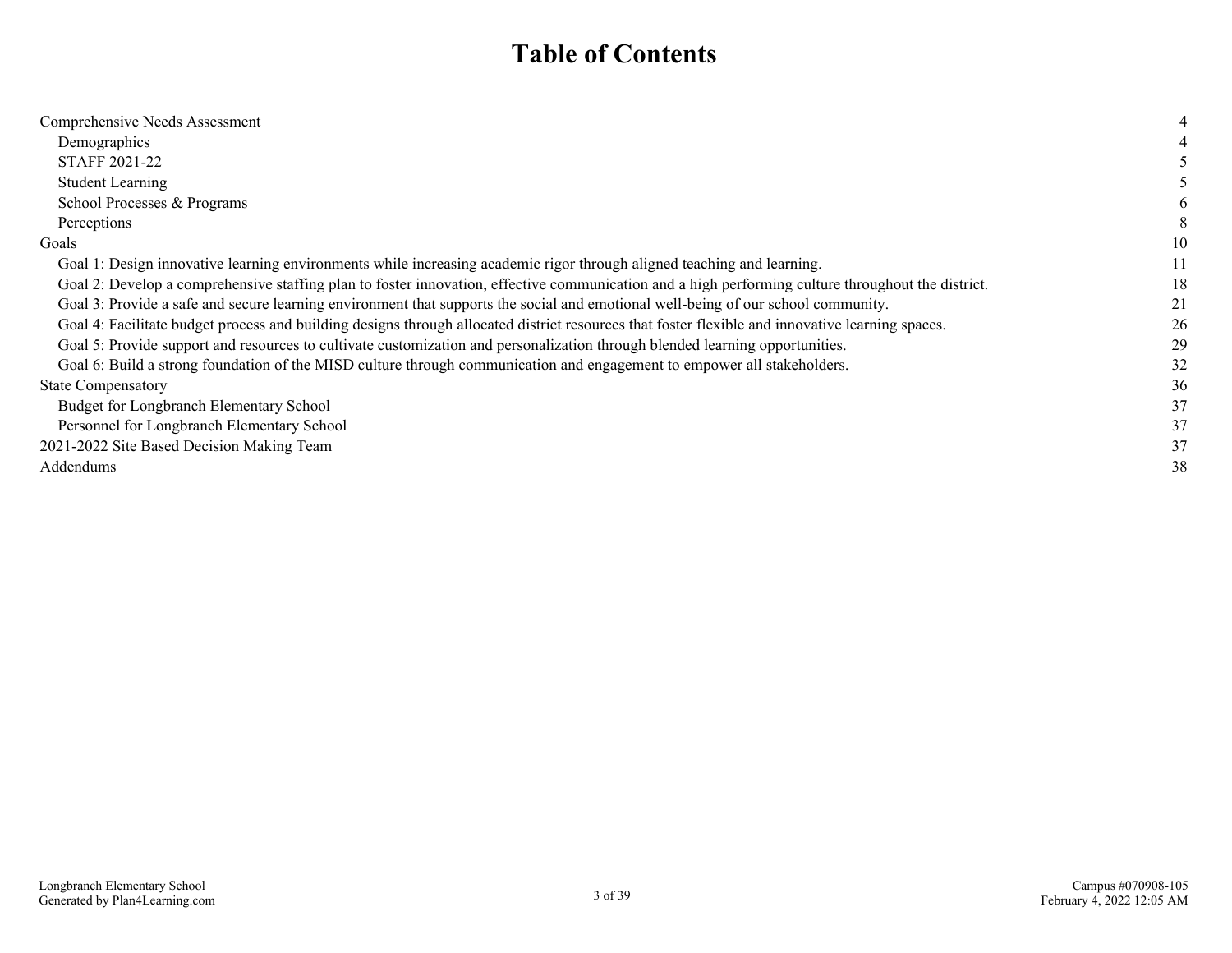# **Comprehensive Needs Assessment**

## <span id="page-3-0"></span>**Demographics**

#### **Demographics Summary**

Longbranch Elementary serves Pre-K through 5th grade and PPCD. We continuoulsy strive to find new ways to meet the needs of all our students by providing various programs such as GT, RtI, DI, Longbranch Choir, Honor Council, Lady Cats and Lead Cats. We use data from survey results from staff, parents, and community to help us improve our practices in order to better serve our students.

The most current demographics data is based on the end of the 2020-21 schoo year.

**Total Student Enrollment 2021-22**

587 (current 2021-22)

#### **Total Student Enrollment by Race/Ethnicity**

Asian-0.18%

African American-5.29%

White-68.43%

Hispanic/Latino-20.63%

Two or More Race Categories-5.47%

#### **Total Student Enrollment by Gender**

Total Male-286

Total Female-281

### **Student Enrollment by Type**

Economically Disadvantaged-18.69%

## English Language Learners-1.23%

Longbranch Elementary School Generated by Plan4Learning.com 4 of 39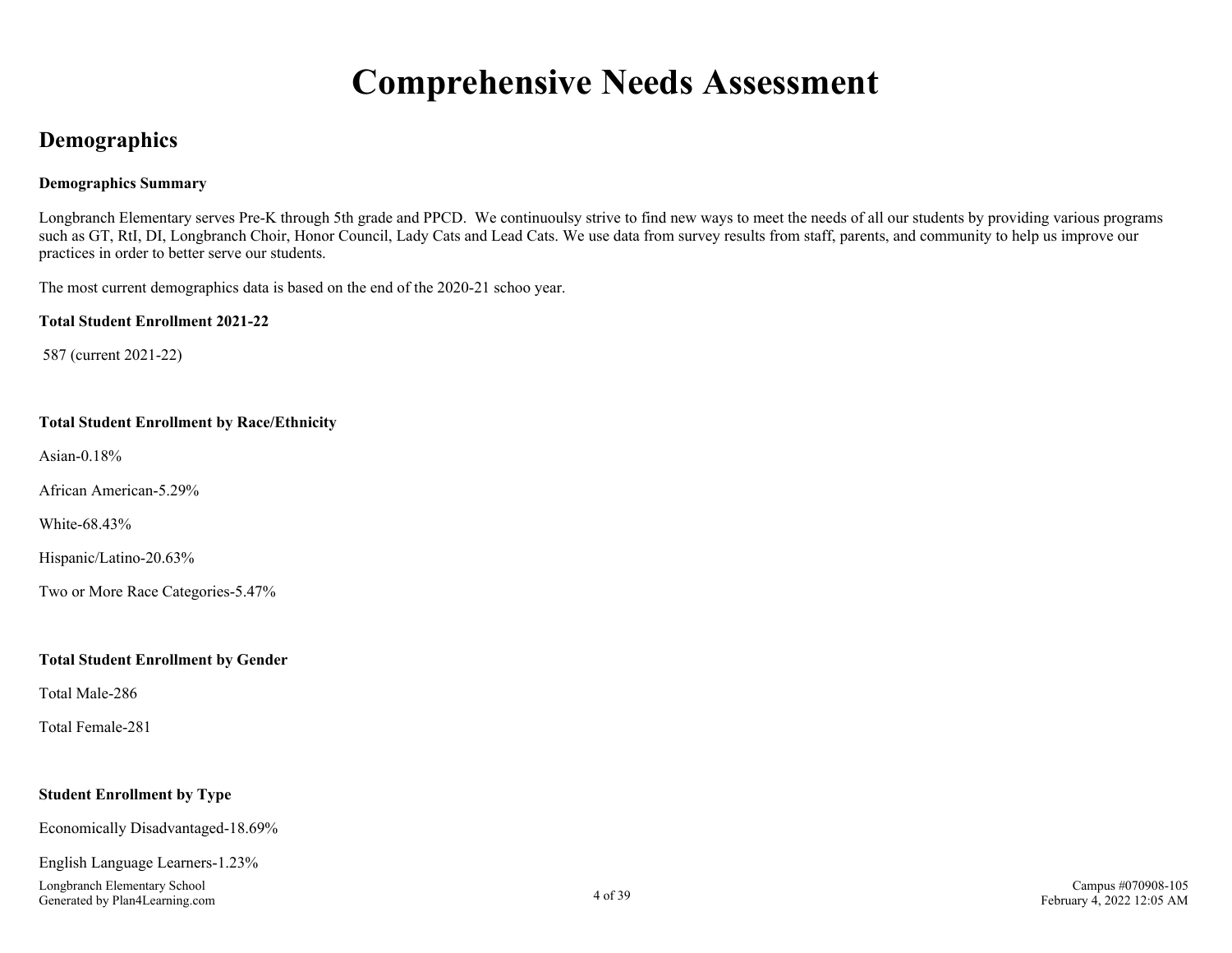<span id="page-4-0"></span>Special Education-16.58%

Gifted and Talented-4.94%

# **STAFF 2021-22**

Total Number of Full Time Staff-62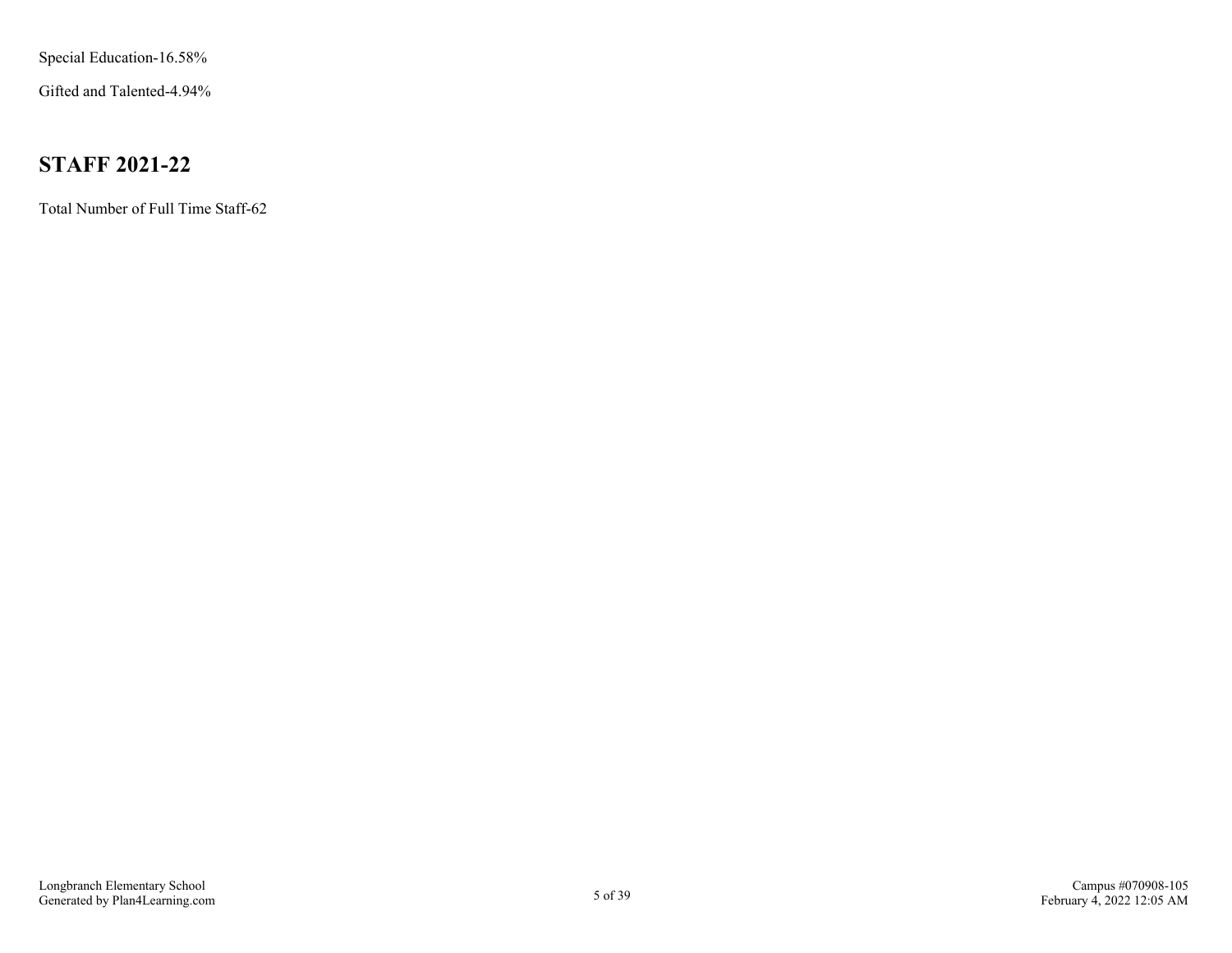# <span id="page-5-0"></span>**Student Learning**

### **Student Learning Summary**

5th Approaches Math 97% Masters Math 62%

5th Approaches Reading 91% Masters Reading 52%

5th Approaches Science 90% Masters Science 28%

4th Approaches Math 93% Masters Math 59%

4th Approaches Reading 83% Masters Reading 27%

3rd Approaches Math 88% Masters Math 41%

3rd Approaches Reading 89% Masters Reading 34%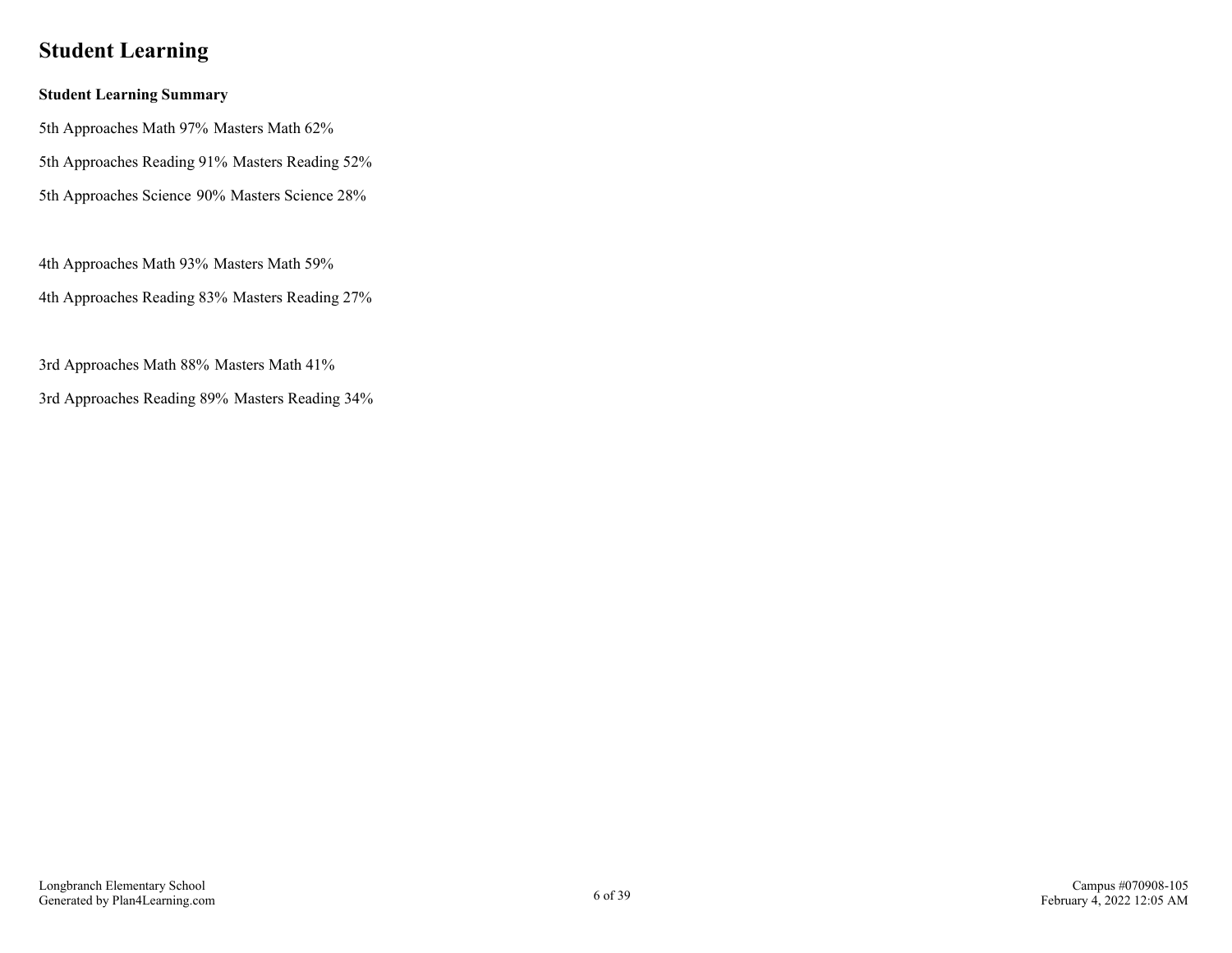## <span id="page-6-0"></span>**School Processes & Programs**

#### **School Processes & Programs Summary**

#### **Instructional:**

TRS Curriculum and M\*Powered

Supplemental resources such as Number Talks, Number Corner, Patterns of Power: Invitation to Notice, Empowering Writers, Guided Reading/Continum of Literacy Learning, Reading Rules, Read Naturlly, various tech apps and programs

Assessments: CLI( PreK), Amplify (Kinder & 1st), DRA (1st-5th), iSip (2nd-5th), Imagine Math (2nd-5th), interim assessments (3rd-5th), Amira (1st-3rd)

Tier 1, 2, and 3 Response to Intervention (RtI) with progress monitoring, including informing parents

Accelerated Instruction

Teacher Goal Setting process through PLC and T-TESS

Student goal setting/self monitoring (T-TESS)

ESL, MTA, Inclusion, Resource, Speech, ECSE, CBI

Reading Academy year 2

Spelling Inventories

#### **Curricular:**

GT, Destination Imagination, Math Pentathelon

Lady Cats, Lead Cats, Student Council, Choir, Media Team, Wonder Workshops, G40 (Genius Fridays)

Red Ribbon Week, Career Week

#### **Personnel:**

Provide professional development and training as needed

Monthly staff meetings for communicating and for professional development

T-TESS growth model

Mentor for new teachers and lead teacher support

Longbranch Elementary School Generated by Plan4Learning.com 7 of 39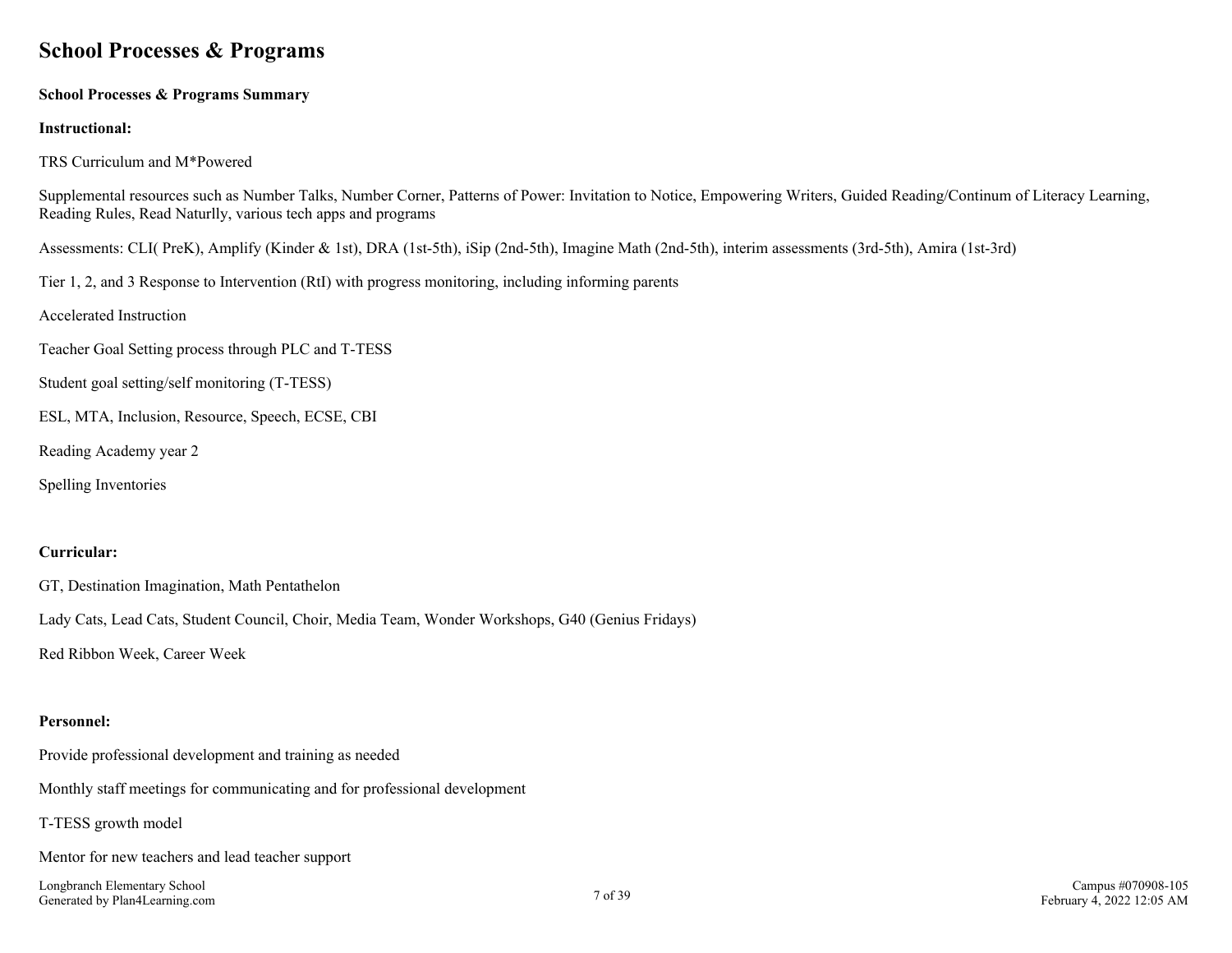## iCoach support

## Humanex

## **Organizational:**

Vertical Teams and grade level collaboration

Lead Teachers

Design Team

Safety and Security Teams

Technology trainings/iCoach support before, during and after school

iPlan Days

### **Administrative:**

Weekly Principal Meetings

T-PESS growth model for principal and AP

Principal Mentorship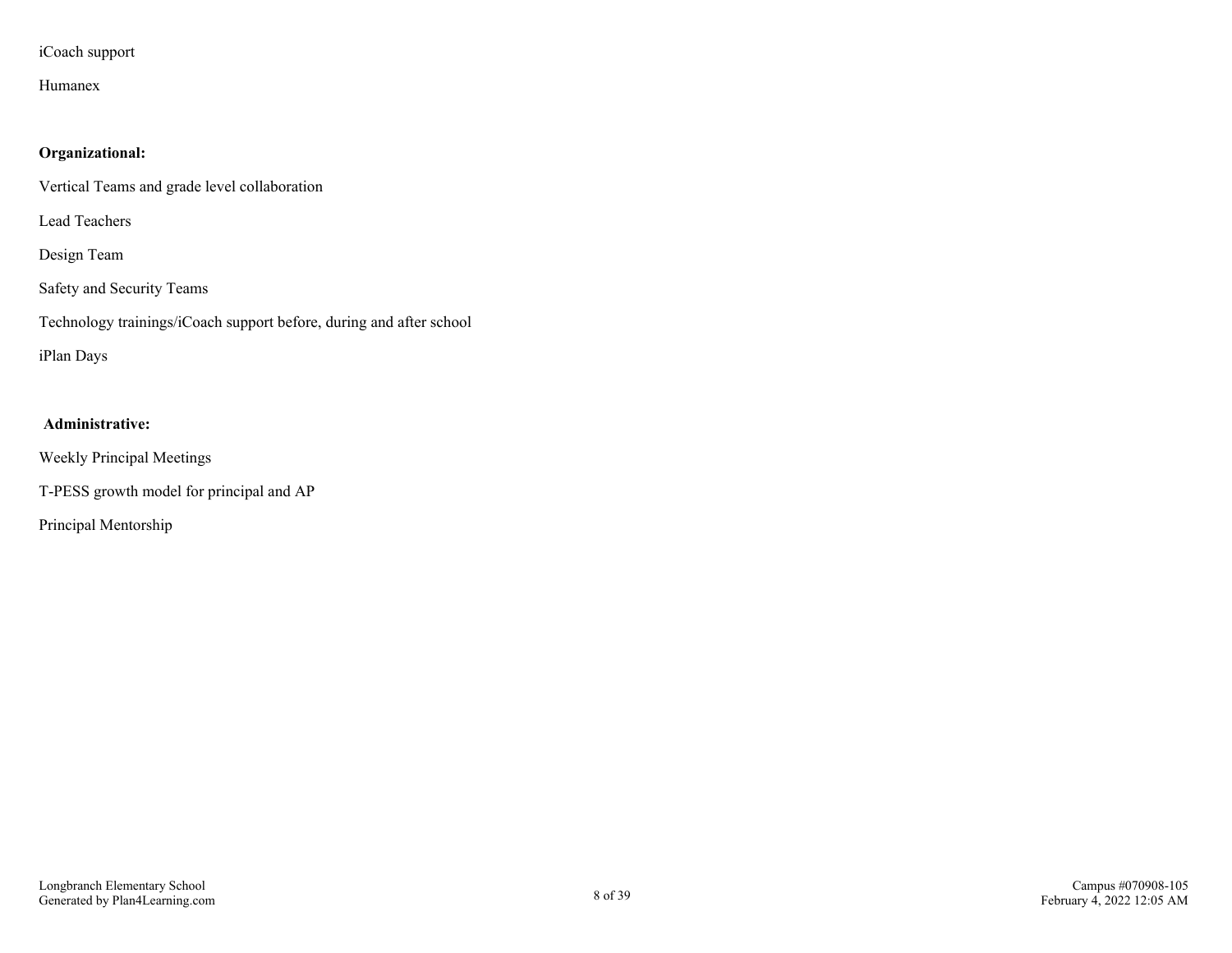## <span id="page-8-0"></span>**Perceptions**

#### **Perceptions Summary**

**Longrbranch Mission**-Lead with love. Learn with passion. Change Starts with us. **Longbranch Vision**-Igniting the spark to change the world

#### **We believe...**

our community is a part of our family and we value and support each other like a family. we celebrate the power of diversity by honoring indivudual unique strengths and talents. in the unlimited potential of our students. in the the strength of our community and that makes us Midlothian Strong. in the importanace of building partnerships and trust with our students, staff, and all stakeholder, and we honor those relationships.

in excellence through purpose and that we are to cultivate each person's purpose and passion.

#### **Communication:**

Branch Bulletin, weekly

Weekly Parent E-mail

Twitter, Facebook, Weekly Classroom Newsletters

PTO Facebook and meetings

### **Family/Community Engagement:**

Meet the Teacher with grade level expectations

Career presentations

Family/Community Nights

### PTO/Volunteers

Longbranch Elementary School Fongoranch Exementary School 2018 of 39<br>Generated by Plan4Learning.com 9 of 39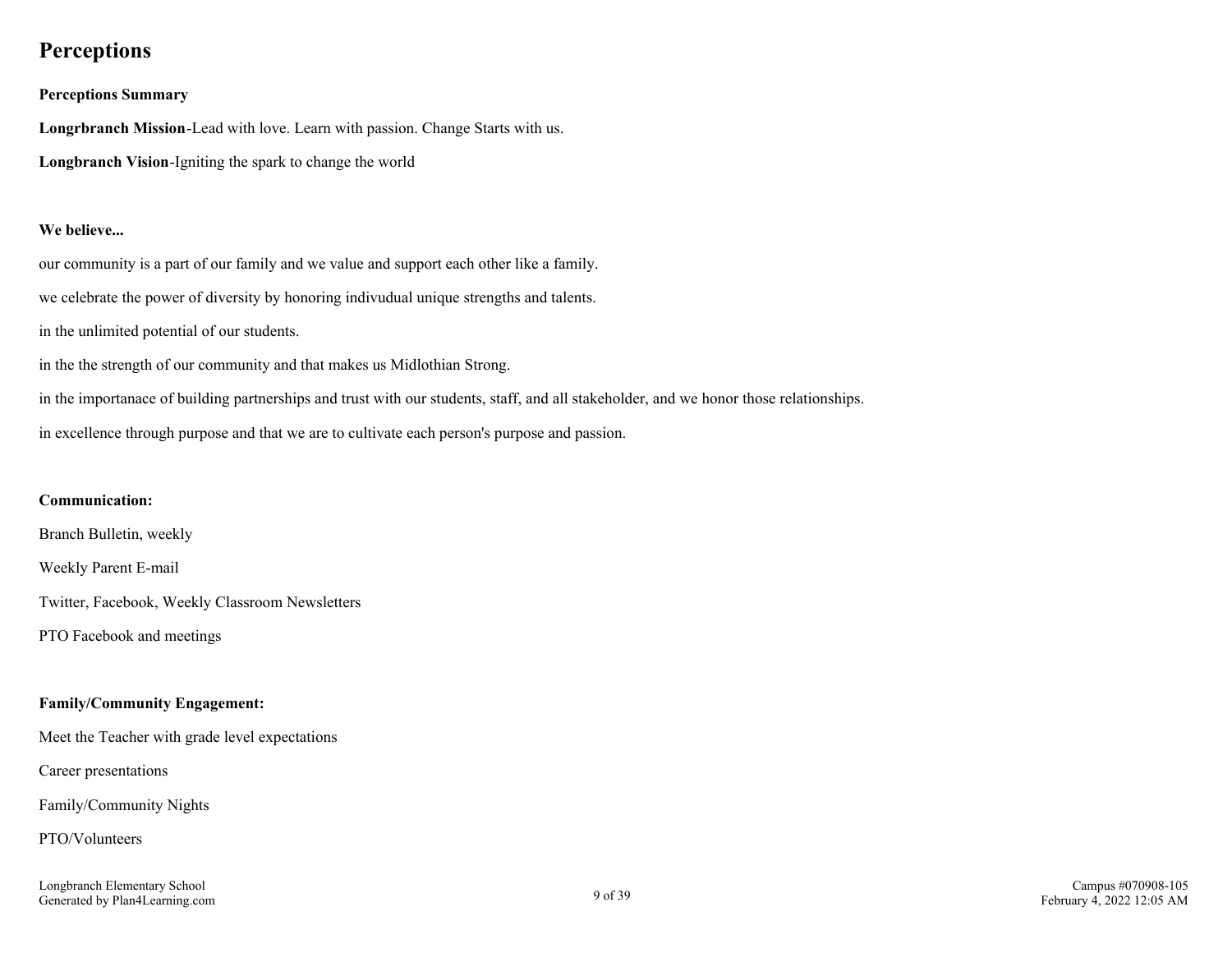Campus Educational Improvement Committee (staff, parents, community)

### **Culture and Climate:**

Friendly & helpful office staff

Restorative Practices

Weekly Character focus

Theme: Enjoy the Journey

Supportive staff

Mentor/Lead teachers

Active Volunteers

PAL Program

Wonder Workshops

G40

Extra/Co Curricular activities

Football Readers

Elementary Partners

Ready Set Teach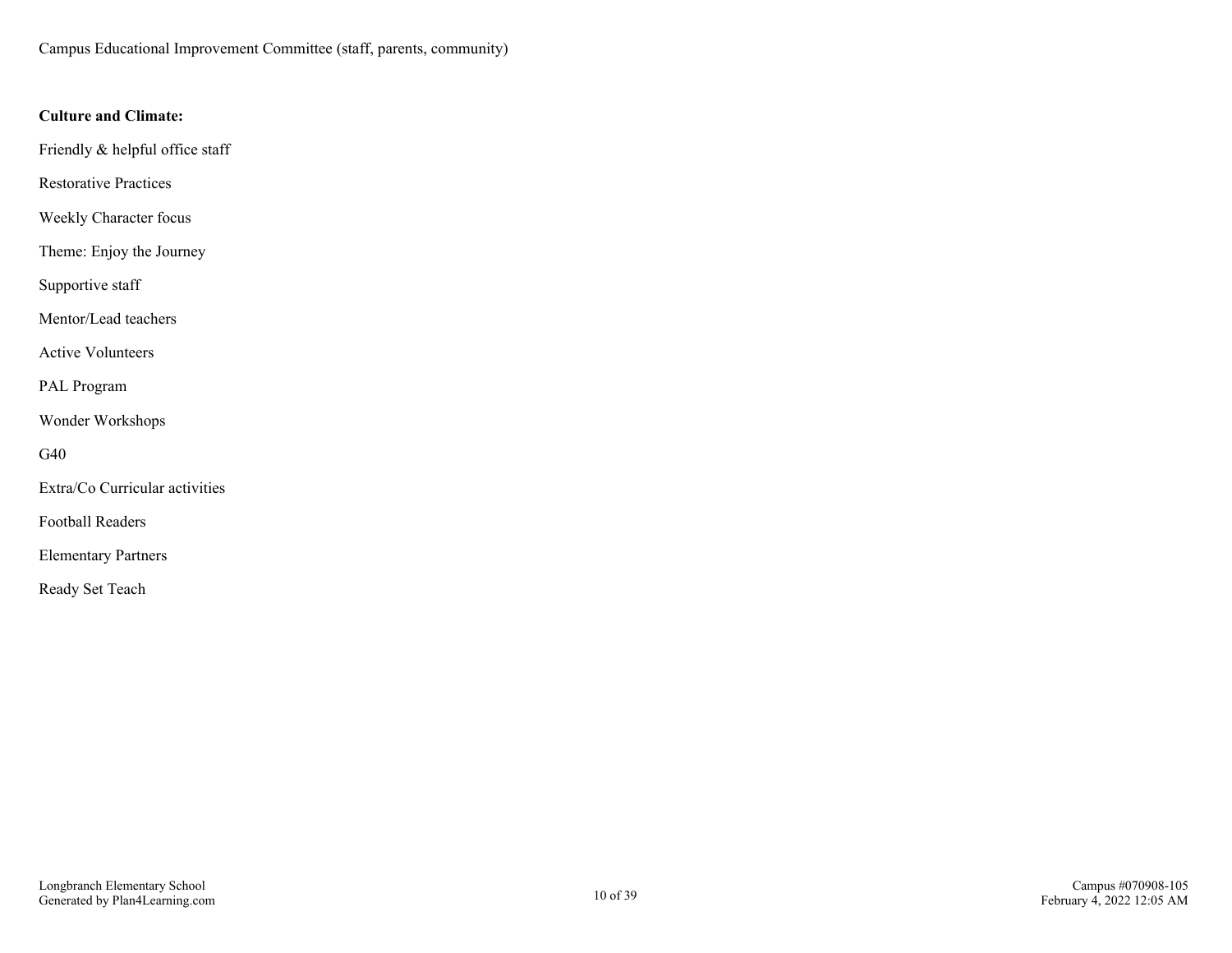# **Goals**

### **Revised/Approved: November 15, 2021**

<span id="page-10-0"></span>**Goal 1:** Design innovative learning environments while increasing academic rigor through aligned teaching and learning.

**Performance Objective 1:** Design, develop and support aligned K-12 curriculum, providing challenging academic content standards and aligned academic achievement standards shown through an increase of 2 percentage points in Accomplished or Higher in each domain, planning and instruction.

**Evaluation Data Sources:** TTESS M\*Powered Domain 1 and 2 data

| <b>Strategy 1 Details</b>                                                                                                                                | <b>Formative Reviews</b> |           |      |
|----------------------------------------------------------------------------------------------------------------------------------------------------------|--------------------------|-----------|------|
| <b>Strategy 1:</b> Provide student choice in demonstrating evidence of learning in all core content. 1.5 (digital activities, materials and assessments) |                          | Formative |      |
| accomplished and 2.6 student ownership                                                                                                                   | Dec                      | Mar       | June |
| Strategy's Expected Result/Impact: Increase of 2 per percentage points in Accomplished or Higher in each domain, planning and<br>instruction.            |                          |           |      |
| Staff Responsible for Monitoring: Principals and teachers and iCoach                                                                                     | 30%                      |           |      |
| Discontinue<br>Continue/Modify<br>Accomplished<br>1009<br>No Progress                                                                                    |                          |           |      |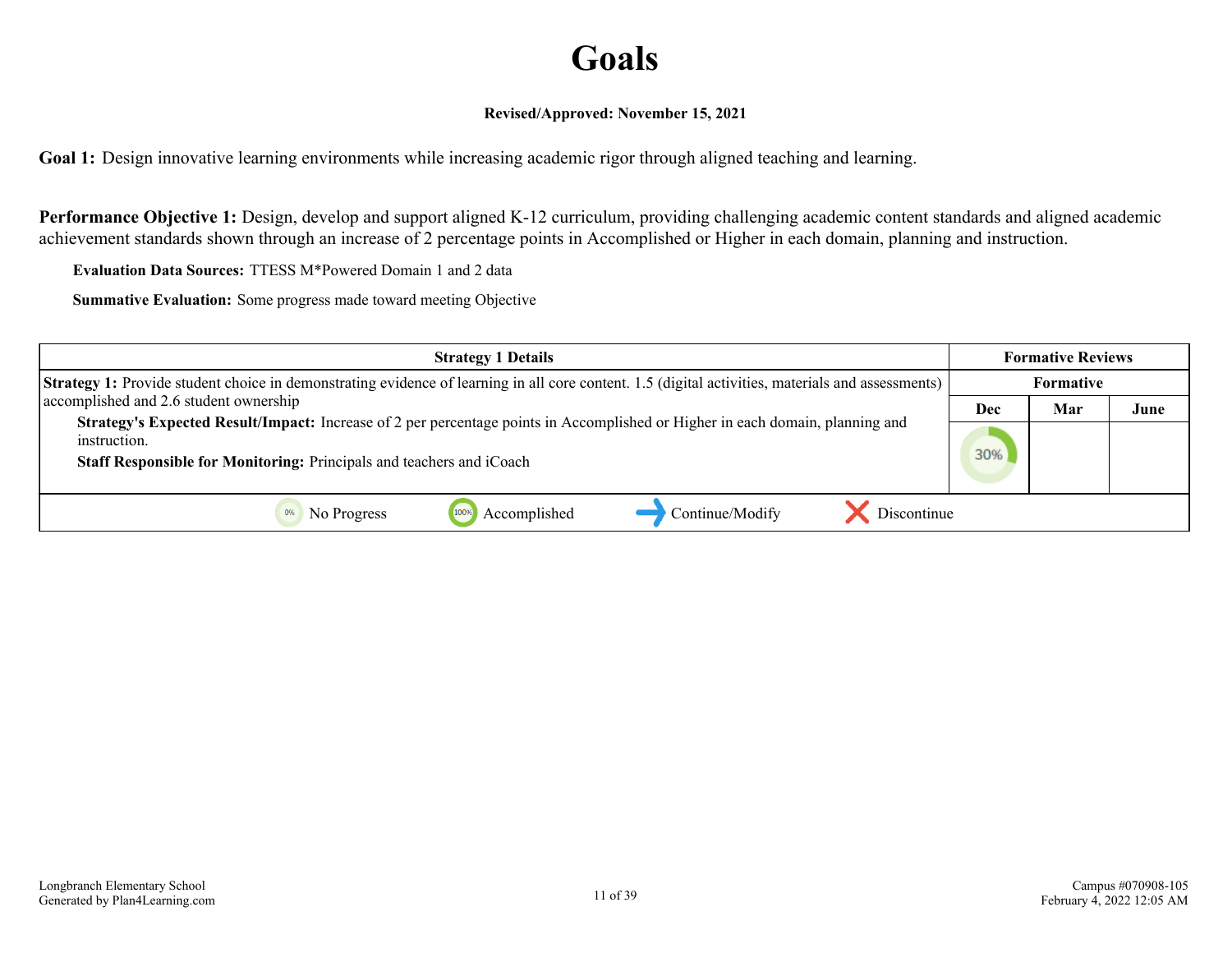**Performance Objective 2:** Using the aligned curriculum we will provide professional learning to improve student growth, measured by the universal screeners and STAAR with 80% of students growth in reading and math.

**HB3 Goal**

**Evaluation Data Sources:** Amplify K-1, Istation/Imagine Math 2-5, Elem students in T3 on MAP, secondary students on MAP

| <b>Strategy 1 Details</b>                                                                                                                       | <b>Formative Reviews</b> |     |      |
|-------------------------------------------------------------------------------------------------------------------------------------------------|--------------------------|-----|------|
| <b>Strategy 1:</b> Kinder, 1st and special ed teachers will participate in Reading Academy to improve student growth in reading measured on     | Formative                |     |      |
| universal screeners.                                                                                                                            | Dec                      | Mar | June |
| <b>Strategy's Expected Result/Impact: 80 % growth</b><br><b>Staff Responsible for Monitoring: Principals</b>                                    | 30%                      |     |      |
| <b>Strategy 2 Details</b>                                                                                                                       | <b>Formative Reviews</b> |     |      |
| <b>Strategy 2:</b> Provide professional development on research based strategies tied to the new walkthrough form and the book Fundamental 5    | Formative                |     |      |
| with Sean Cain's research.                                                                                                                      | Dec                      | Mar | June |
| Strategy's Expected Result/Impact: 80% student growth in math and reading<br><b>Staff Responsible for Monitoring: Principals, lead teachers</b> | 30%                      |     |      |
| Continue/Modify<br>Discontinue<br>0%<br>No Progress<br>Accomplished<br>100%                                                                     |                          |     |      |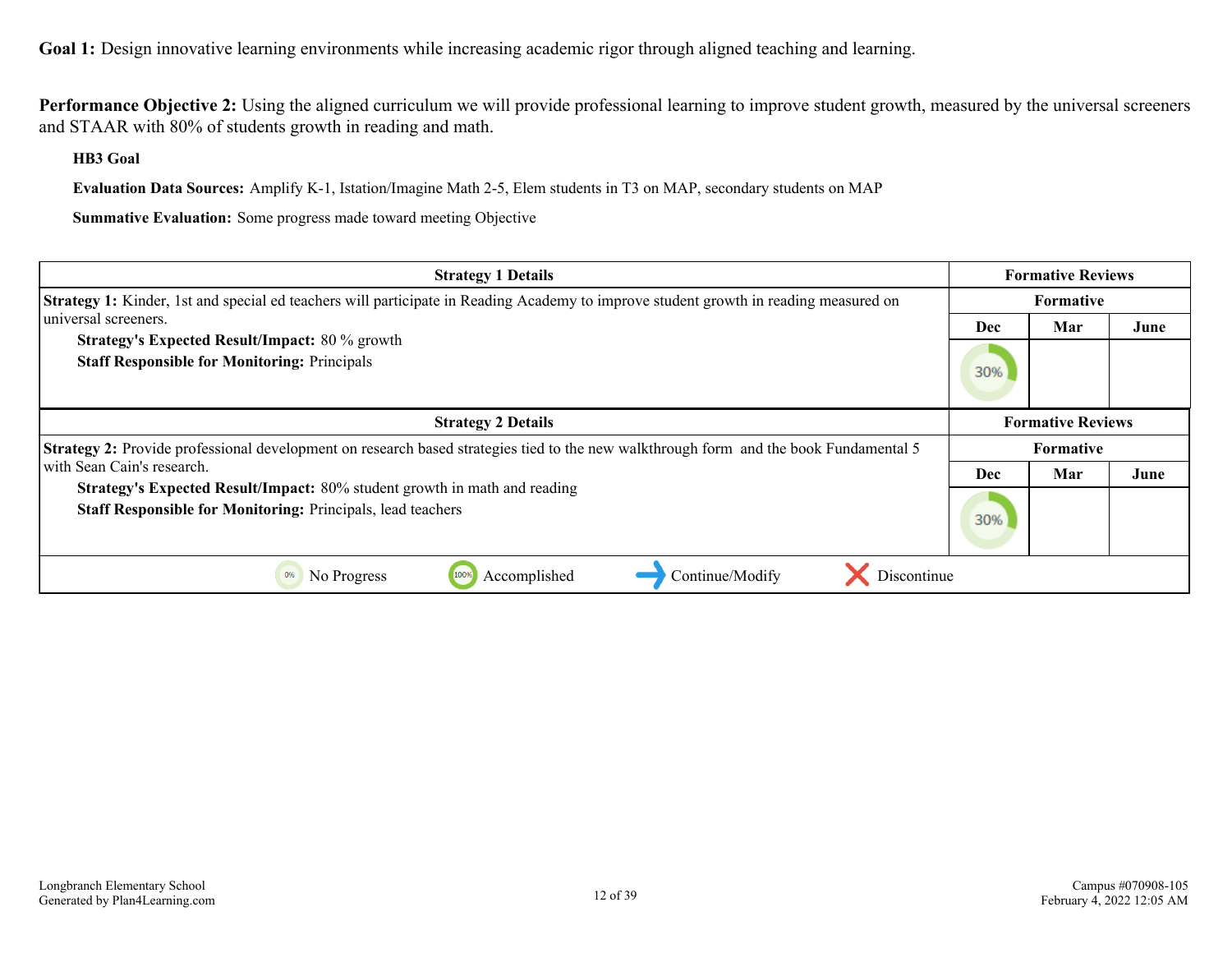**Performance Objective 3:** Provide interim /district assessments which will increase Meets on STAAR by at least 7 percentage points in all content areas from STAAR 2021.

**HB3 Goal**

**Evaluation Data Sources:** Eduphoria Cambrium

| <b>Strategy 1 Details</b>                                                                                                                             | <b>Formative Reviews</b> |     |      |
|-------------------------------------------------------------------------------------------------------------------------------------------------------|--------------------------|-----|------|
| <b>Strategy 1:</b> All RtI Tier 1, 2, and 3 and Accelerated Instruction students take interim assessments and then be provided to support to increase | Formative                |     |      |
| their Meets on STAAR by at least 7 percentage points in all content areas.                                                                            | Dec                      | Mar | June |
| Strategy's Expected Result/Impact: Growth for all students                                                                                            |                          |     |      |
| Staff Responsible for Monitoring: principals and teachers and iCoach                                                                                  | 30%                      |     |      |
| TEA Priorities: Build a foundation of reading and math - ESF Levers: Lever 5: Effective Instruction                                                   |                          |     |      |
| Continue/Modify<br>Discontinue<br>No Progress<br>Accomplished                                                                                         |                          |     |      |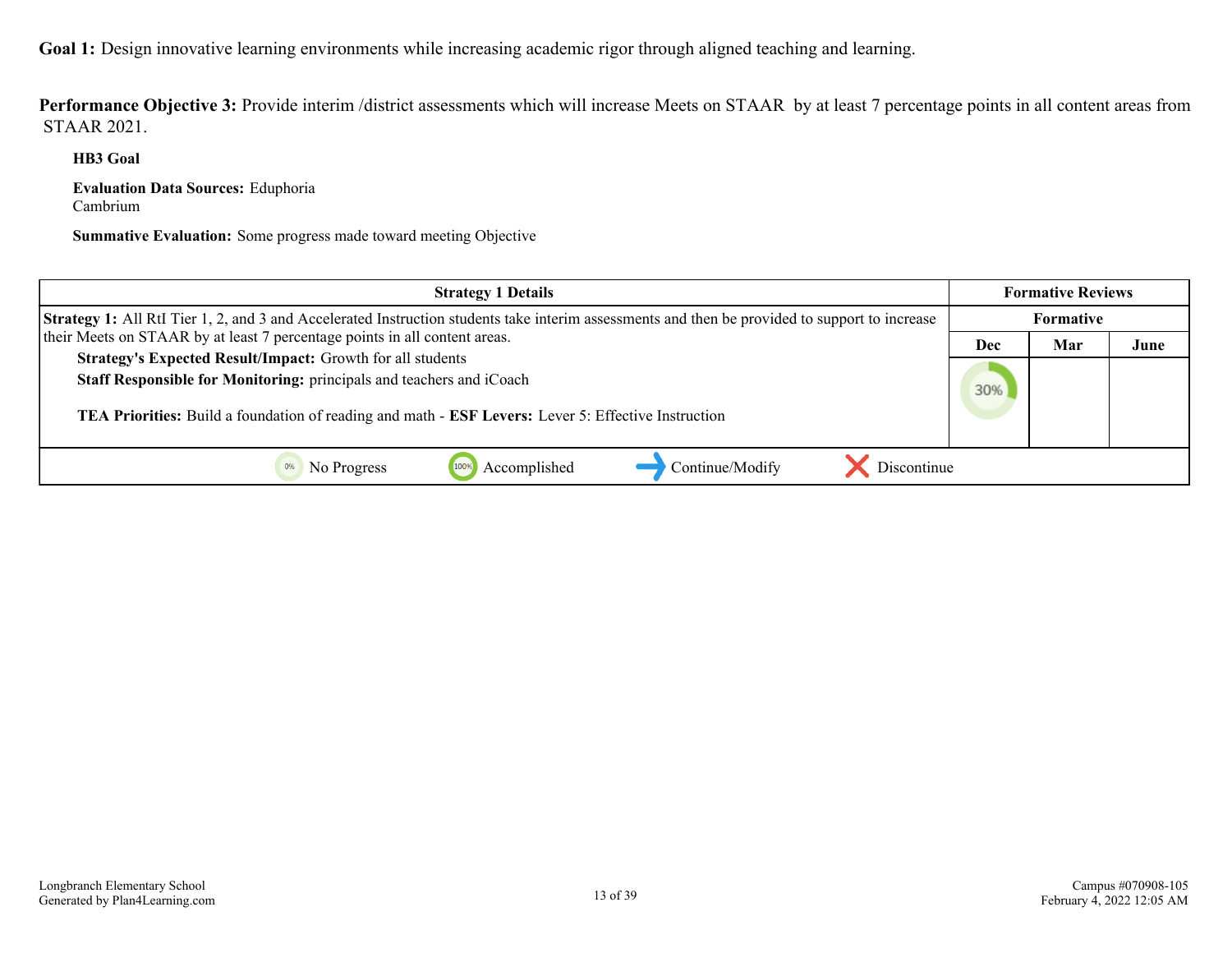**Performance Objective 4:** Provide students opportunities to reach their unlimited potential through collaboration, creativity, critical thinking and communication within the K-12 aligned curriculum with an increase in the Brightbyte data in the Teacher and Student area of the 4 C's by 5 scaled points at the end of 2021-2022 school year.

**HB3 Goal**

**Evaluation Data Sources:** BrightByte Data

| <b>Strategy 1 Details</b>                                                                                               | <b>Formative Reviews</b> |           |      |
|-------------------------------------------------------------------------------------------------------------------------|--------------------------|-----------|------|
| Strategy 1: iCoach will provide weekly support through collaboration with teachers on lesson design to include the 4Cs. |                          | Formative |      |
| Strategy's Expected Result/Impact: Increase Brightbyte data by at least 5 scaled points.                                | Dec                      | Mar       | June |
| <b>Staff Responsible for Monitoring: iCoach</b>                                                                         |                          |           |      |
| <b>ESF Levers:</b> Lever 5: Effective Instruction                                                                       | 30%                      |           |      |
|                                                                                                                         |                          |           |      |
| Continue/Modify<br>Accomplished<br>Discontinue<br>1009<br>No Progress                                                   |                          |           |      |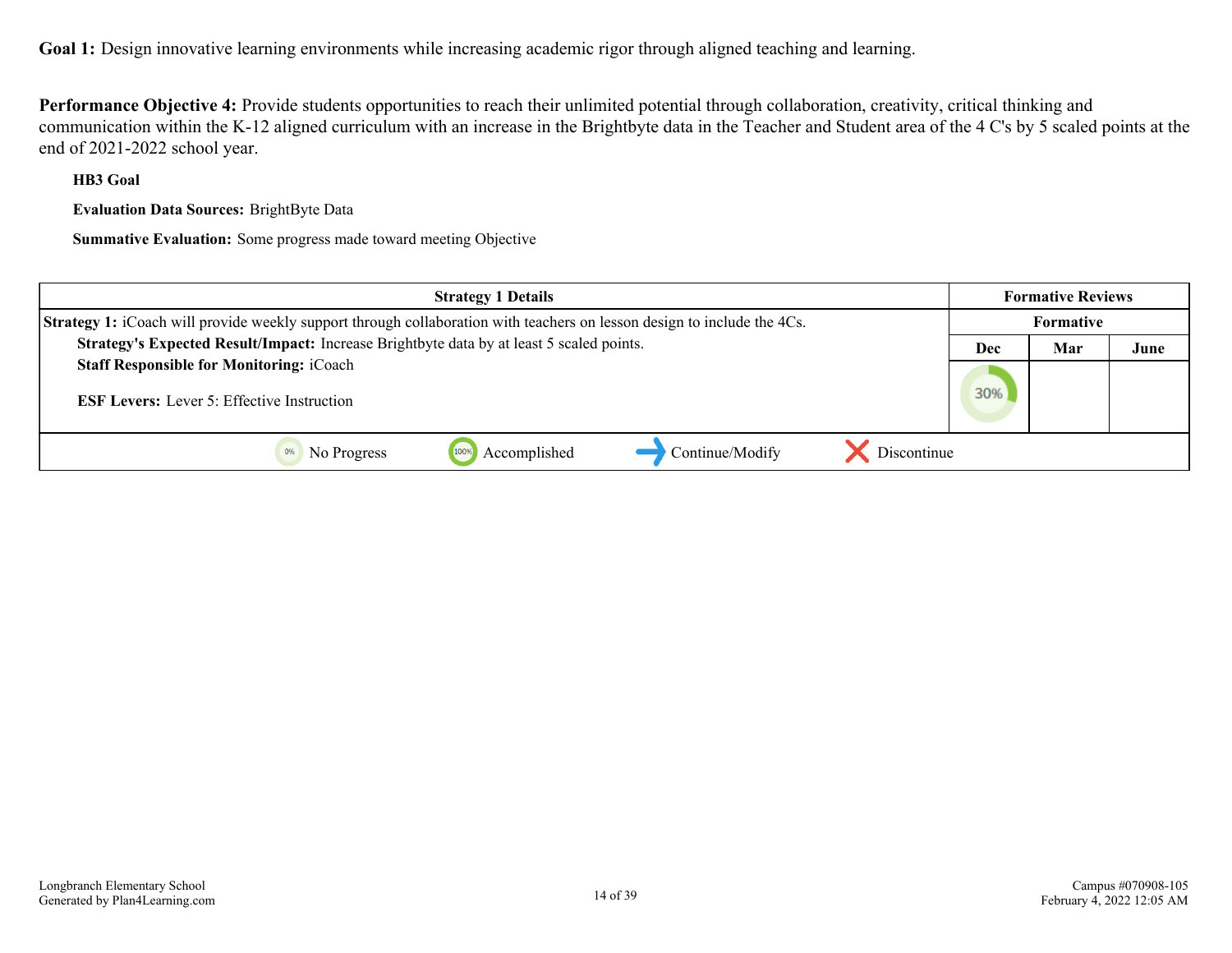**Performance Objective 5:** Support excellence through purpose by providing intentional application of high yield learning strategies for the growth of all students with a decrease of students requiring tiered or AI services by 10%.

**HB3 Goal**

**Evaluation Data Sources:** Frontline Tier data AI progress monitoring/STAAR/MAP

| <b>Strategy 1 Details</b>                                                                                                                                                  | <b>Formative Reviews</b> |                          |      |
|----------------------------------------------------------------------------------------------------------------------------------------------------------------------------|--------------------------|--------------------------|------|
| Strategy 1: Teachers have access to a shared drive with resources to teach students in Accelerated Instruction and RtI and will incorporated                               | Formative                |                          |      |
| Lead4Ward high yield strategies into lesson plans.                                                                                                                         | Dec                      | Mar                      | June |
| Strategy's Expected Result/Impact: Decrease of students requiring tiered or AI services by 10%.<br>Staff Responsible for Monitoring: Principals, iCoach and AI Speciallist | 30%                      |                          |      |
| <b>TEA Priorities:</b> Build a foundation of reading and math - <b>ESF Levers:</b> Lever 2: Effective, Well-Supported Teachers, Lever 5:<br><b>Effective Instruction</b>   |                          |                          |      |
|                                                                                                                                                                            |                          |                          |      |
| <b>Strategy 2 Details</b>                                                                                                                                                  |                          | <b>Formative Reviews</b> |      |
| Strategy 2: Principal, Interventionist and teacher leaders will participate in a virtual intervention conference and make plans to educate staff                           |                          | <b>Formative</b>         |      |
| on best practices for interventions.                                                                                                                                       | <b>Dec</b>               | Mar                      | June |
| Strategy's Expected Result/Impact: Decrease # of students requiring tiered or AI services by 10%.<br><b>Staff Responsible for Monitoring: Principals, teachers</b>         | 100%                     | 100%                     |      |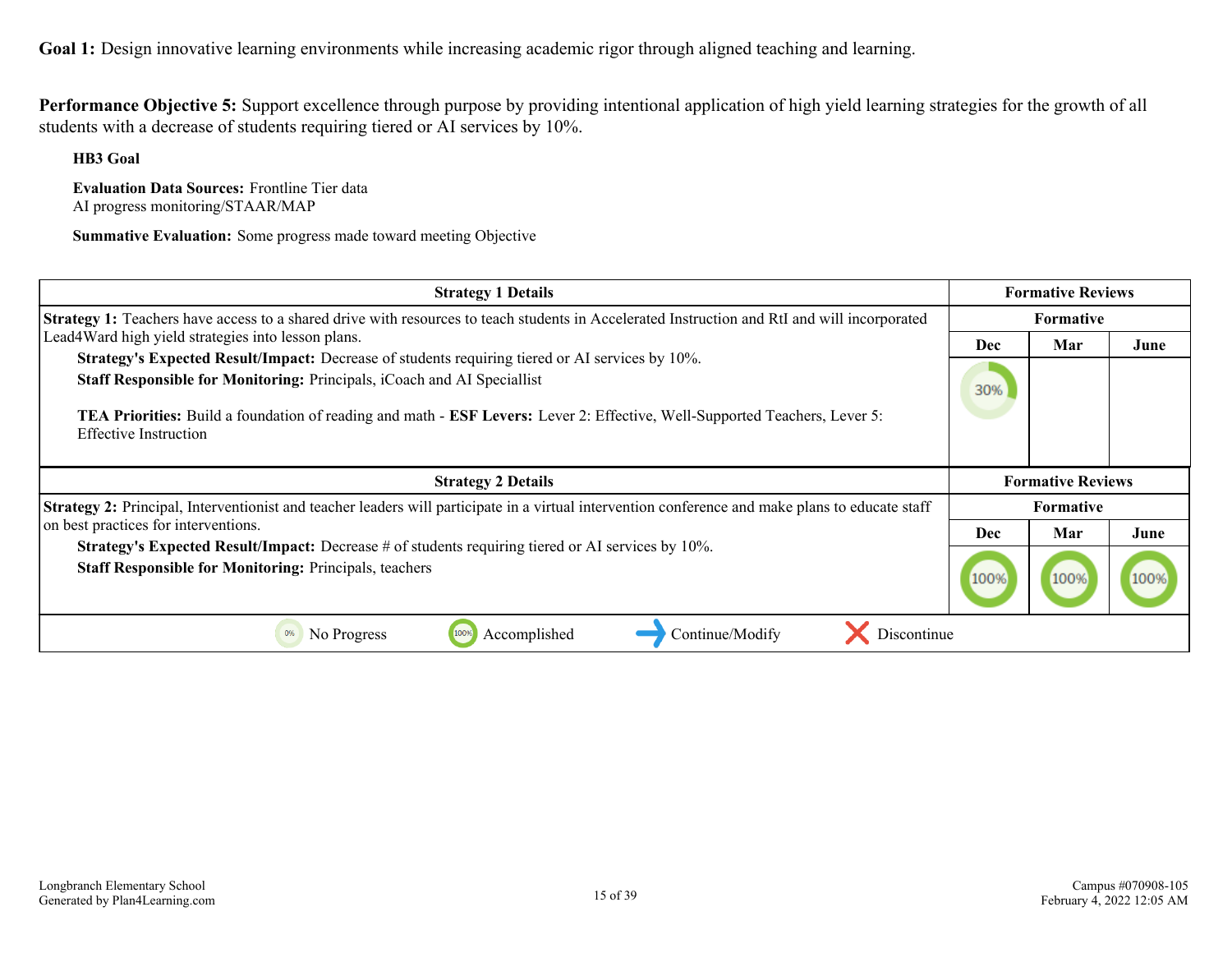**Performance Objective 6:** Increase the participation and achievement of students in Advanced Academics with an increase of 2 percentage points in the enrollment of students in AP, Dual Credit, and 8th Grade Algebra I, as well as increase in CCMR by 2 percentage points.

**HB3 Goal**

**Evaluation Data Sources:** Increase of students in advanced academic courses Increase in CCMR accountability

| <b>Strategy 1 Details</b>                                                                                                                                                           | <b>Formative Reviews</b> |     |      |
|-------------------------------------------------------------------------------------------------------------------------------------------------------------------------------------|--------------------------|-----|------|
| <b>Strategy 1:</b> K-2 students will participate in a variety of STEM activities. 3rd-5th graders will persue their passions on Genius Fridays.                                     | Formative                |     |      |
| Strategy's Expected Result/Impact: Students gain confidence and help increase their SEL as measured from personal skills                                                            | Dec                      | Mar | June |
| survey.<br><b>Staff Responsible for Monitoring: Teachers</b>                                                                                                                        | 30%                      |     |      |
| <b>Strategy 2 Details</b>                                                                                                                                                           | <b>Formative Reviews</b> |     |      |
| <b>Strategy 2:</b> Encourage extra curricular and enrichment activities such as Math Pentathlon, Choir, DI, media team, Honor Council, Lead Cats,                                   | <b>Formative</b>         |     |      |
| Lady Cats and Challenge Lab.                                                                                                                                                        | Dec                      | Mar | June |
| Strategy's Expected Result/Impact: Increase student engagement from 58% to 70% on YouthTruth parent survey.<br>Staff Responsible for Monitoring: Teachers, Counselor and Principals | 30%                      |     |      |
| Discontinue<br>Accomplished<br>Continue/Modify<br>No Progress<br>1009                                                                                                               |                          |     |      |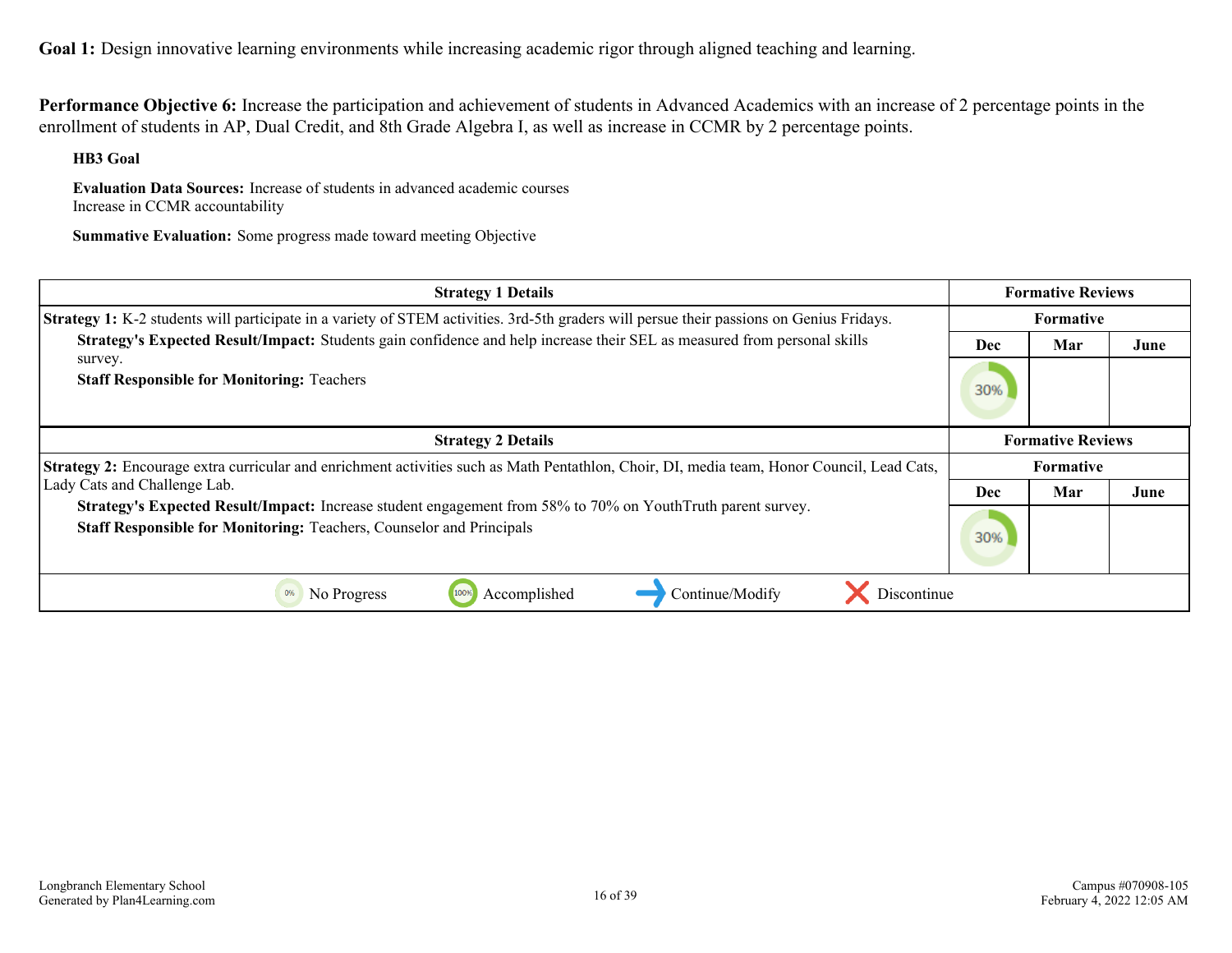**Performance Objective 7:** Increase special education students' gain score by 5 percentage points on STAAR for each content area subject test.

**HB3 Goal**

**Evaluation Data Sources:** STAAR 2022 data by content area , MAP 2022 data

| <b>Strategy 1 Details</b>                                                                                                          | <b>Formative Reviews</b> |           |      |
|------------------------------------------------------------------------------------------------------------------------------------|--------------------------|-----------|------|
| Strategy 1: Provide accelerated instruction for sped students before and after school.                                             |                          | Formative |      |
| <b>Strategy's Expected Result/Impact:</b> Increase special education students' gain score by 5 percentage points on STAAR for each | Dec                      | Mar       | June |
| content area subject test.<br><b>Staff Responsible for Monitoring: Principals and Teachers</b>                                     | 30%                      |           |      |
| Continue/Modify<br>Discontinue<br>Accomplished<br>No Progress                                                                      |                          |           |      |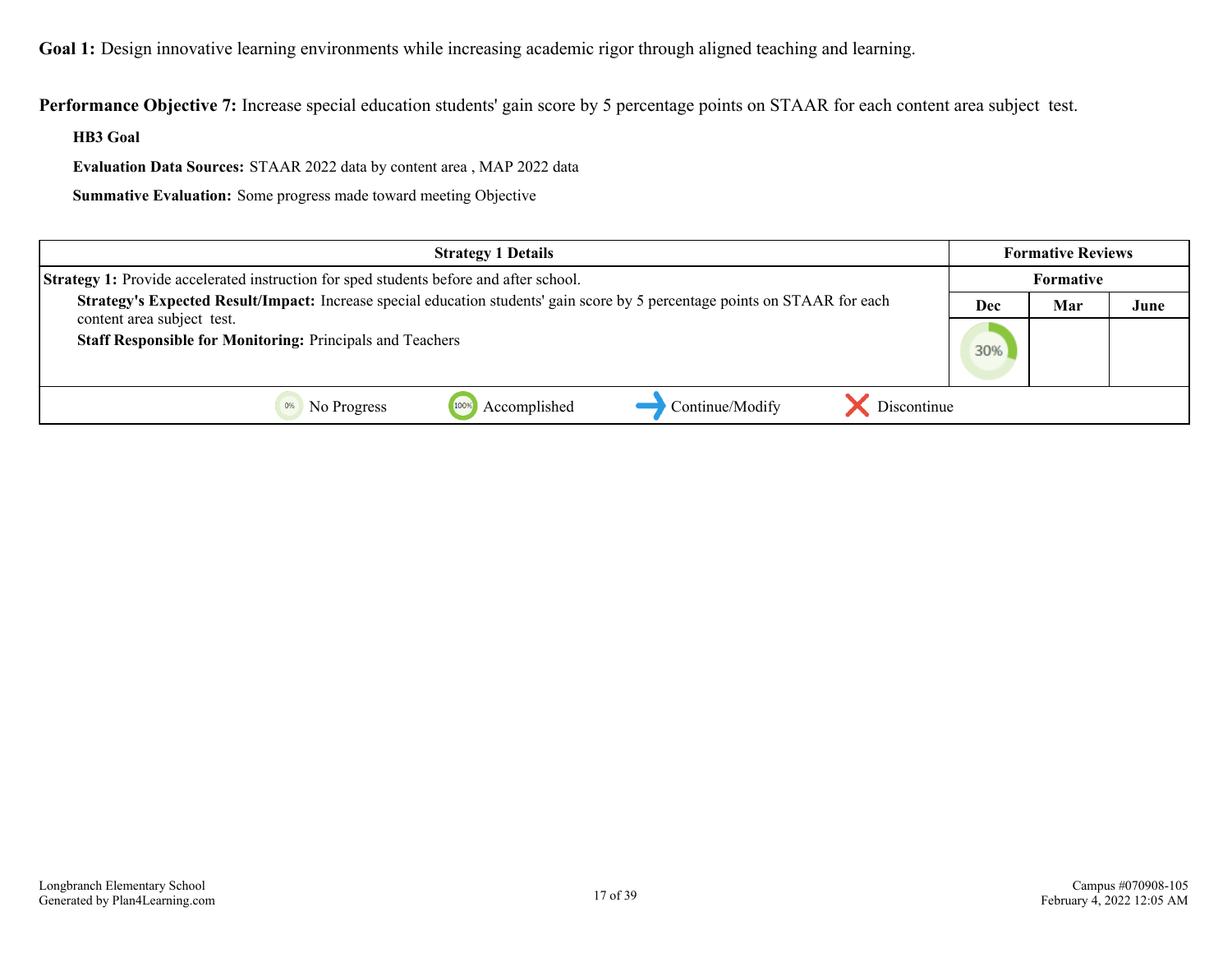**Performance Objective 8:** Increase Emergent Bilingual Total EL Academic Growth Score in reading and math by 10 percentage points on STAAR assessments by May 2022.

**HB3 Goal**

**Evaluation Data Sources:** STAAR 2022 LEP data by content, MAP Growth 2021-22 data

| <b>Strategy 1 Details</b>                                                                                                                                                                                                                  | <b>Formative Reviews</b> |     |      |
|--------------------------------------------------------------------------------------------------------------------------------------------------------------------------------------------------------------------------------------------|--------------------------|-----|------|
| <b>Strategy 1:</b> Teachers will provide Accelerated Instruction for qualifying ESL students and will use assessment data to plan targeted                                                                                                 | <b>Formative</b>         |     |      |
| l intervention.                                                                                                                                                                                                                            | Dec                      | Mar | June |
| Strategy's Expected Result/Impact: Increase Emergent Bilingual students' performance by 10 percentage points in each content<br>area on STAAR.<br><b>Staff Responsible for Monitoring:</b> ESL teacher, classroom teachers, and principals | 30%                      |     |      |
| Accomplished<br>Continue/Modify<br>Discontinue<br>No Progress                                                                                                                                                                              |                          |     |      |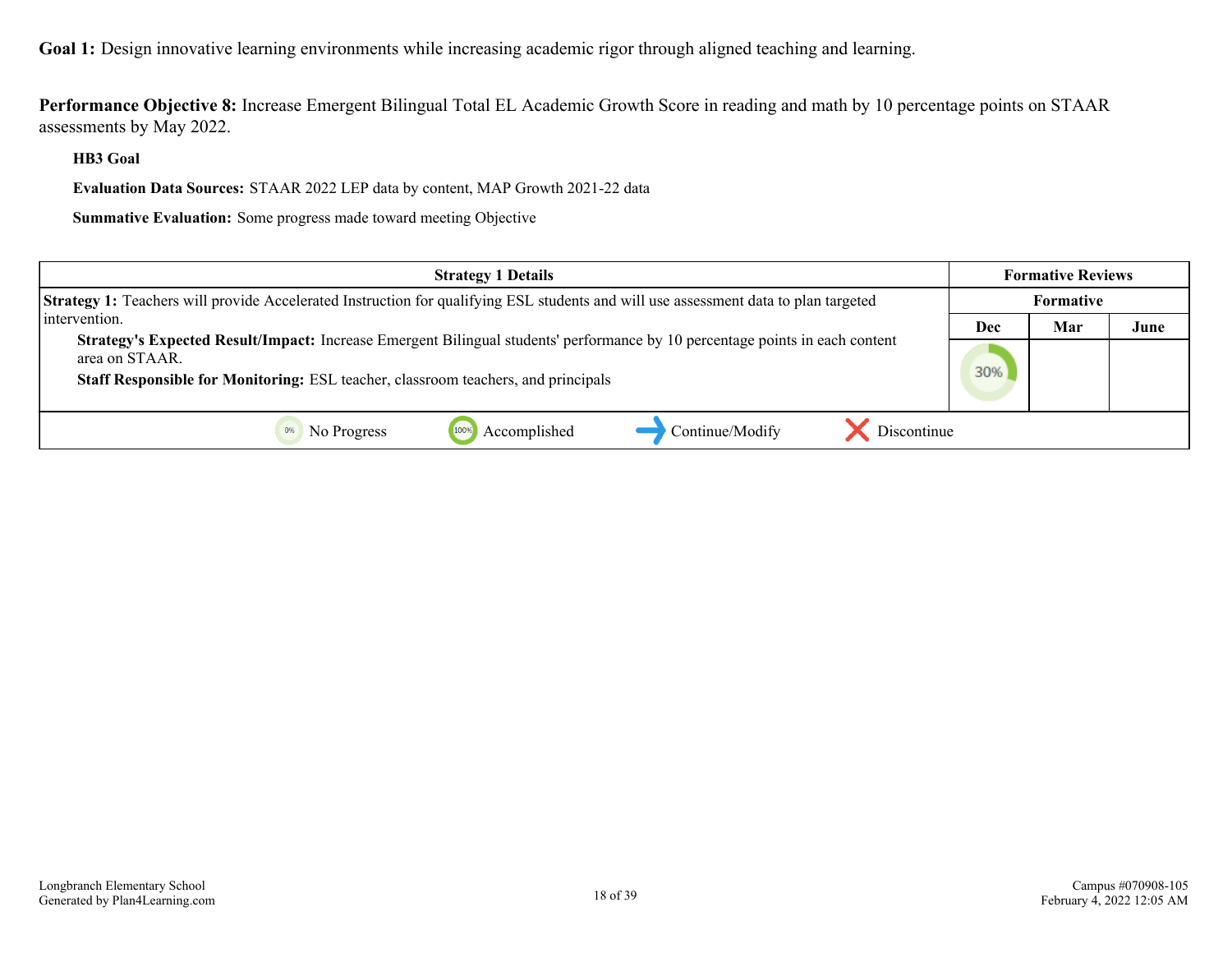<span id="page-18-0"></span>Goal 2: Develop a comprehensive staffing plan to foster innovation, effective communication and a high performing culture throughout the district.

**Performance Objective 1:** Develop and execute a high level recruitment plan by maintaining a 90% or above overall market value (using the TASB comparison group) of employee salaries as measured by TASB.

**Evaluation Data Sources:** Yearly TASB Salary Study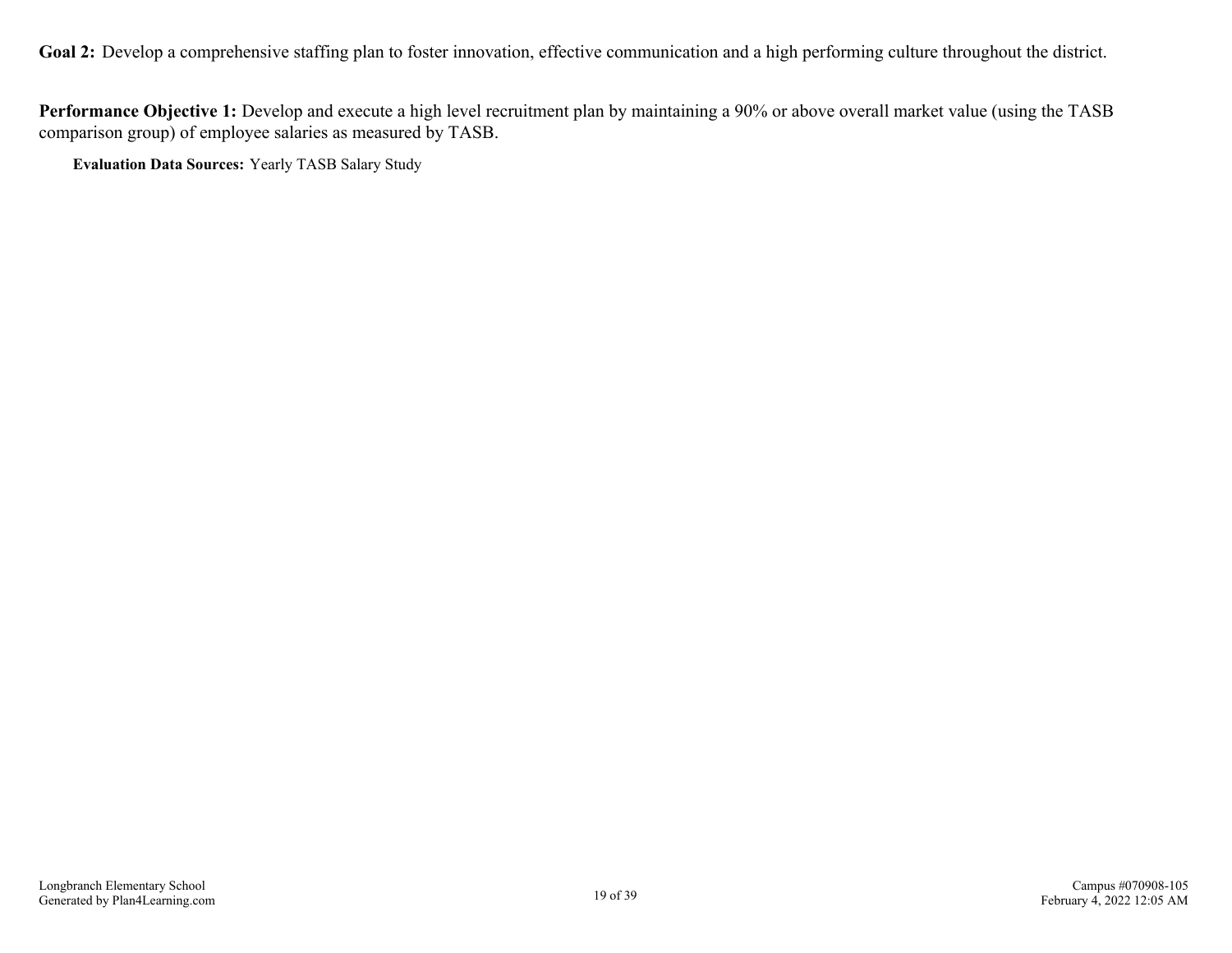**Goal 2:** Develop a comprehensive staffing plan to foster innovation, effective communication and a high performing culture throughout the district.

**Performance Objective 2:** Identify and provide support systems needed to increase staff attendance and retain quality staff as measured by the district survey with a 2% increase in employee satisfaction.

**Evaluation Data Sources:** District Staff Survey

| <b>Strategy 1 Details</b>                                                                                                     | <b>Formative Reviews</b> |                          |      |
|-------------------------------------------------------------------------------------------------------------------------------|--------------------------|--------------------------|------|
| Strategy 1: New staff on campus will participate in the MISD mentorship program.                                              | <b>Formative</b>         |                          |      |
| Strategy's Expected Result/Impact: retain quality staff as measured by the district survey with a 2% increase in employee     | <b>Dec</b>               | Mar                      | June |
| satisfaction.<br><b>Staff Responsible for Monitoring: campus mentor</b>                                                       | 30%                      |                          |      |
| <b>Strategy 2 Details</b>                                                                                                     |                          | <b>Formative Reviews</b> |      |
| <b>Strategy 2:</b> Recognize and support staff with birthday treats, sunshine morale boosters, PTO lunches, jean passes, etc. | <b>Formative</b>         |                          |      |
| Strategy's Expected Result/Impact: Maintain employee satisfaction as related to campus culture in the 90th percentile.        | <b>Dec</b>               | Mar                      | June |
| <b>Staff Responsible for Monitoring: Principals</b>                                                                           | 30%                      |                          |      |
| Discontinue<br>Continue/Modify<br>Accomplished<br>0%<br>No Progress<br>100%                                                   |                          |                          |      |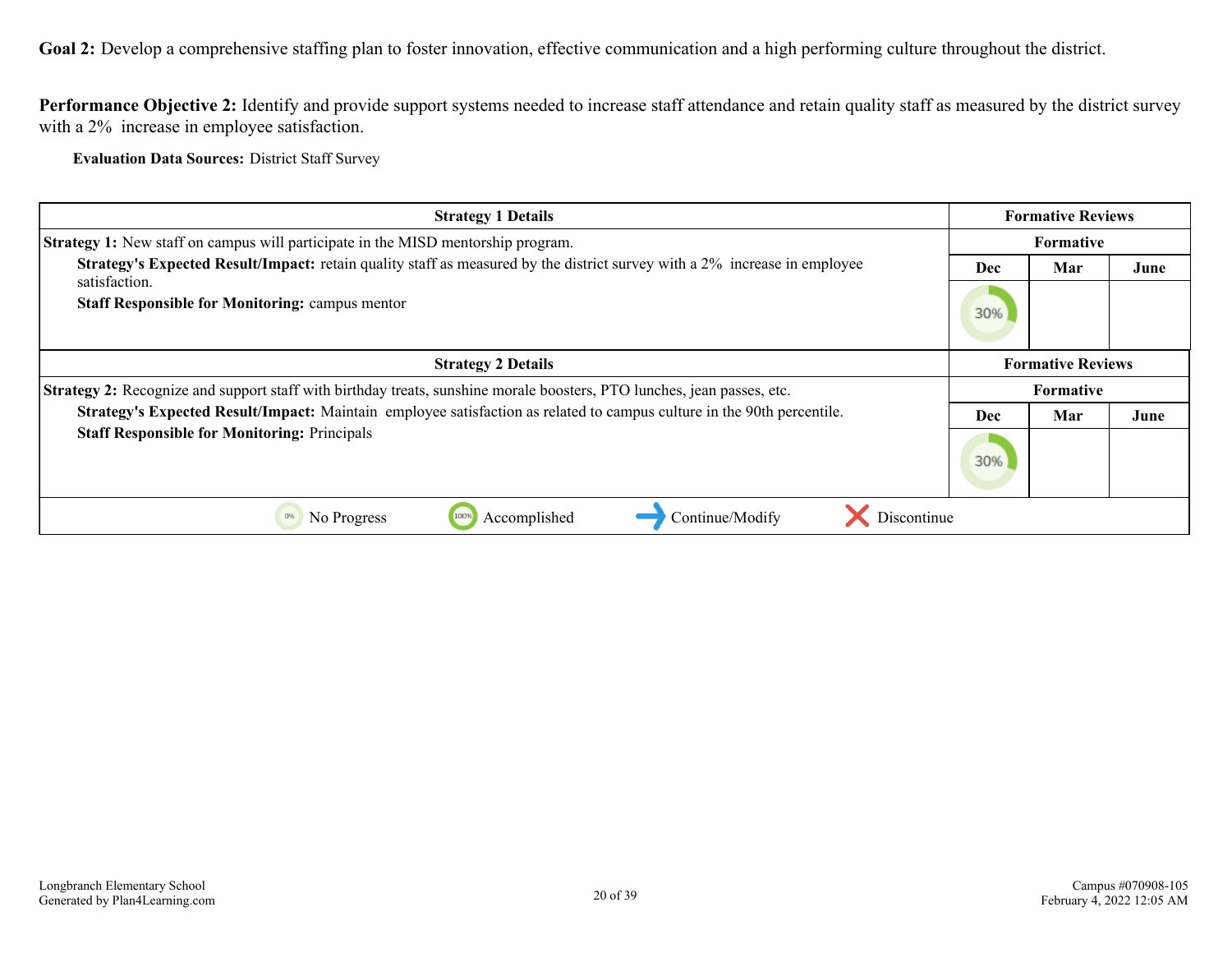Goal 2: Develop a comprehensive staffing plan to foster innovation, effective communication and a high performing culture throughout the district.

**Performance Objective 3:** Design and facilitate opportunities to build leadership capacity in staff as seen through survey feedback with a 2% increase in satisfaction of all participants in leadership opportunities.

**Evaluation Data Sources:** AP Academy Survey MALA Survey Any additional Leadership type academies or programs

| <b>Strategy 1 Details</b>                                                                                                                      | <b>Formative Reviews</b> |           |      |
|------------------------------------------------------------------------------------------------------------------------------------------------|--------------------------|-----------|------|
| <b>Strategy 1:</b> Lead teachers will lead the rollout of best practices for Fundamental 5 and the implementation of the new walkthrough form. |                          | Formative |      |
| Strategy's Expected Result/Impact: 2% increase in satisfaction of all participants in leadership opportunities.                                | Dec                      | Mar       | June |
| Staff Responsible for Monitoring: Principals and lead teachers                                                                                 | 30%                      |           |      |
| Continue/Modify<br>Accomplished<br>Discontinue<br>No Progress                                                                                  |                          |           |      |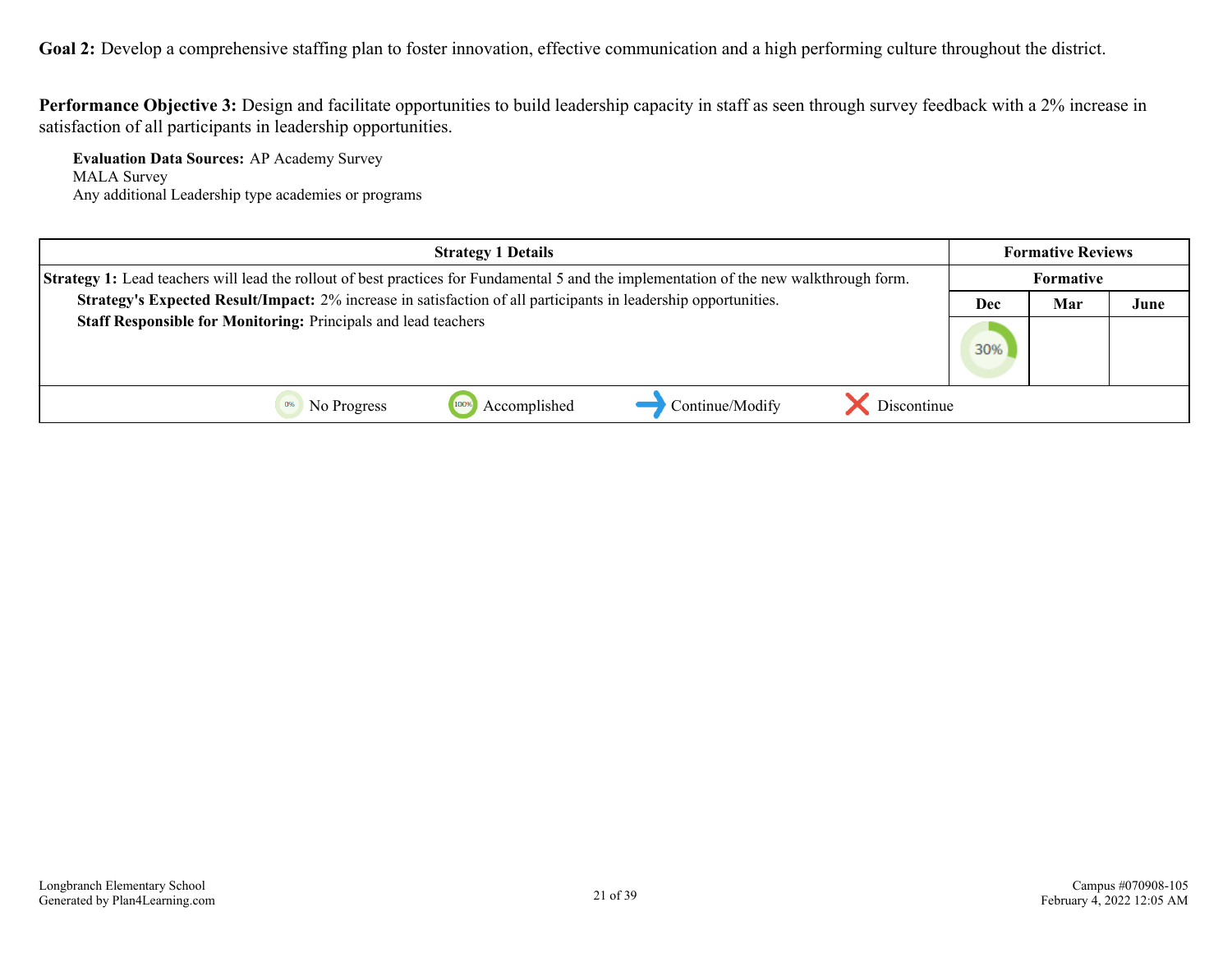<span id="page-21-0"></span>Performance Objective 1: Enhance success for all students by supporting their social and emotional development in a variety of coordinated efforts to honor relationships and celebrate the power of diversity which is measured by an increase in 3 out of the 5 competencies from the personal skills survey.

**Evaluation Data Sources:** Survey Results

| <b>Strategy 1 Details</b>                                                                                                                                               | <b>Formative Reviews</b> |                          |      |
|-------------------------------------------------------------------------------------------------------------------------------------------------------------------------|--------------------------|--------------------------|------|
| <b>Strategy 1:</b> Mrs. Arnold will provide professional development for staff at the beginning of the year with restorative practices and during the                   | <b>Formative</b>         |                          |      |
| vear with SEL strategies.                                                                                                                                               | Dec                      | Mar                      | June |
| <b>Strategy's Expected Result/Impact:</b> increase in 3 out of the 5 competencies from the personal skills survey<br><b>Staff Responsible for Monitoring: Counselor</b> | 30%                      |                          |      |
| <b>Strategy 2 Details</b>                                                                                                                                               |                          | <b>Formative Reviews</b> |      |
| Strategy 2: Mrs. Arnold will pull small groups in 2nd-4th grade focused on areas of need based on the personal skills survey results.                                   | <b>Formative</b>         |                          |      |
| Strategy's Expected Result/Impact: increase in 3 out of the 5 competencies from the personal skills survey                                                              | Dec                      | Mar                      | June |
| <b>Staff Responsible for Monitoring: Counselor</b>                                                                                                                      | 30%                      |                          |      |
| 0%<br>100%<br>Discontinue<br>Continue/Modify<br>No Progress<br>Accomplished                                                                                             |                          |                          |      |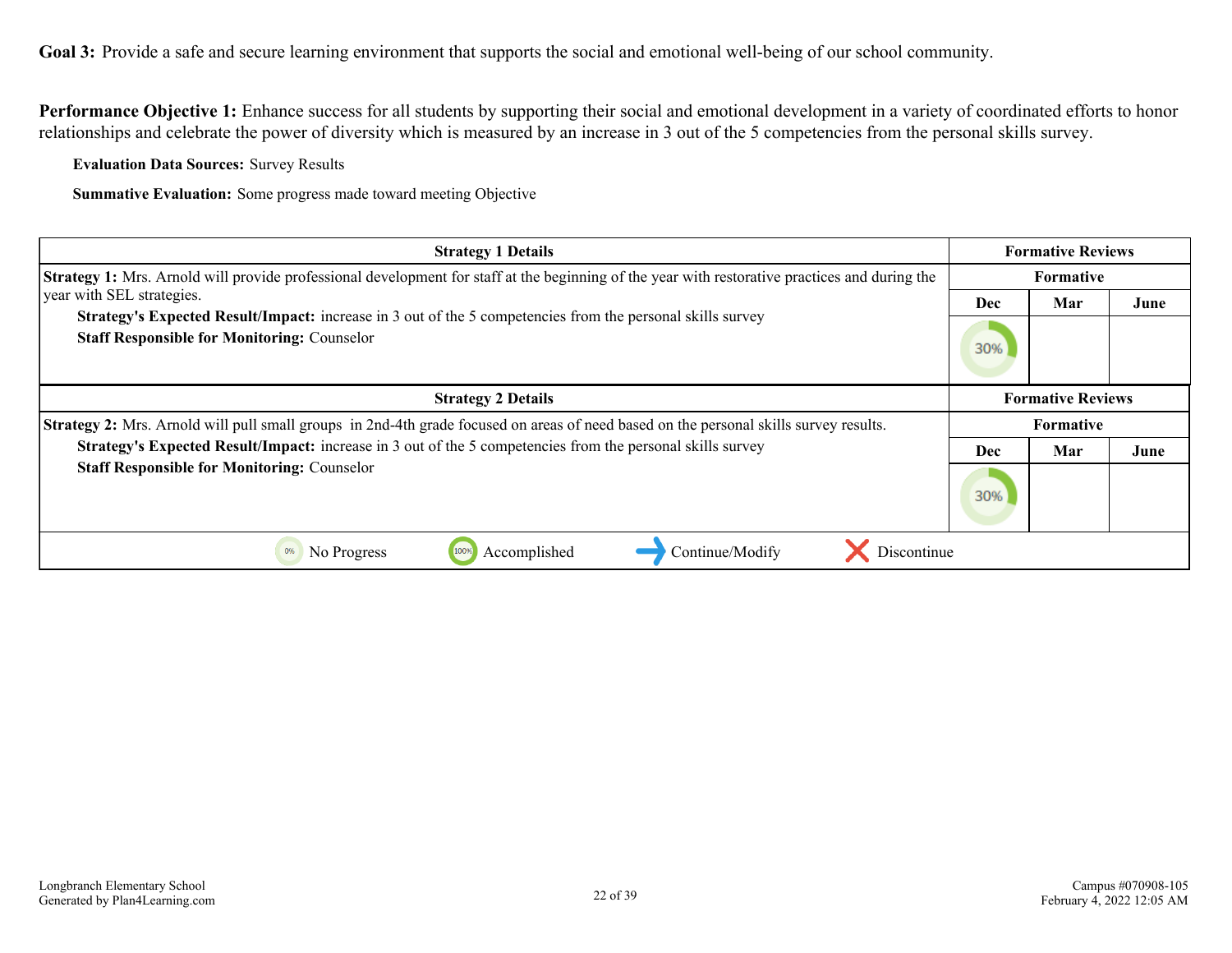**Performance Objective 2:** Develop and execute a safety and security plan at the district and campus levels as measured by an increase of 5% in positive responses to safety and security survey questions.

**Evaluation Data Sources:** District Staff Feedback (Survey) District Parent Feedback (Survey) District Student Feedback (Survey)

| <b>Strategy 1 Details</b>                                                                                                                               | <b>Formative Reviews</b> |                          |      |  |
|---------------------------------------------------------------------------------------------------------------------------------------------------------|--------------------------|--------------------------|------|--|
| <b>Strategy 1:</b> The campus safety team will participate in tabletop discussions to be better prepared for emergency situations.                      |                          | Formative                |      |  |
| Strategy's Expected Result/Impact: increase of 5% in positive responses to safety and security survey questions (87% to 92% on                          | Dec                      | Mar                      | June |  |
| parent survey)<br><b>Staff Responsible for Monitoring: Principals, safety team</b>                                                                      | 30%                      |                          |      |  |
| <b>Strategy 2 Details</b>                                                                                                                               |                          | <b>Formative Reviews</b> |      |  |
| Strategy 2: Students and staff will participate in safety drill review video and team & class discussions and review throughout the year. We            |                          | Formative                |      |  |
| will participate in regular practice drill on emergency procedures.                                                                                     | <b>Dec</b>               | Mar                      | June |  |
| <b>Strategy's Expected Result/Impact:</b> increase of 5% in positive responses to safety and security survey questions (87% to 92% on<br>parent survey) | 30%                      |                          |      |  |
| <b>Staff Responsible for Monitoring: Principals, safety team</b>                                                                                        |                          |                          |      |  |
| <b>Strategy 3 Details</b>                                                                                                                               | <b>Formative Reviews</b> |                          |      |  |
| <b>Strategy 3:</b> Raptor and Access Control will be utilized for all visitors to campus.                                                               |                          | <b>Formative</b>         |      |  |
| <b>Strategy's Expected Result/Impact:</b> increase of 5% in positive responses to safety and security survey questions (87% to 92% on<br>parent survey) | Dec                      | Mar                      | June |  |
| Staff Responsible for Monitoring: Principals and safety team                                                                                            | 30%                      |                          |      |  |
| <b>Strategy 4 Details</b>                                                                                                                               | <b>Formative Reviews</b> |                          |      |  |
| Strategy 4: Communicate Talking Points to parents to review with their child after safety drills.                                                       | Formative                |                          |      |  |
| Strategy's Expected Result/Impact: Increase in Safety from 87% to 90% on Parent Youth Truth Survey.                                                     | Dec                      | Mar                      | June |  |
| <b>Staff Responsible for Monitoring: Principals</b>                                                                                                     |                          |                          |      |  |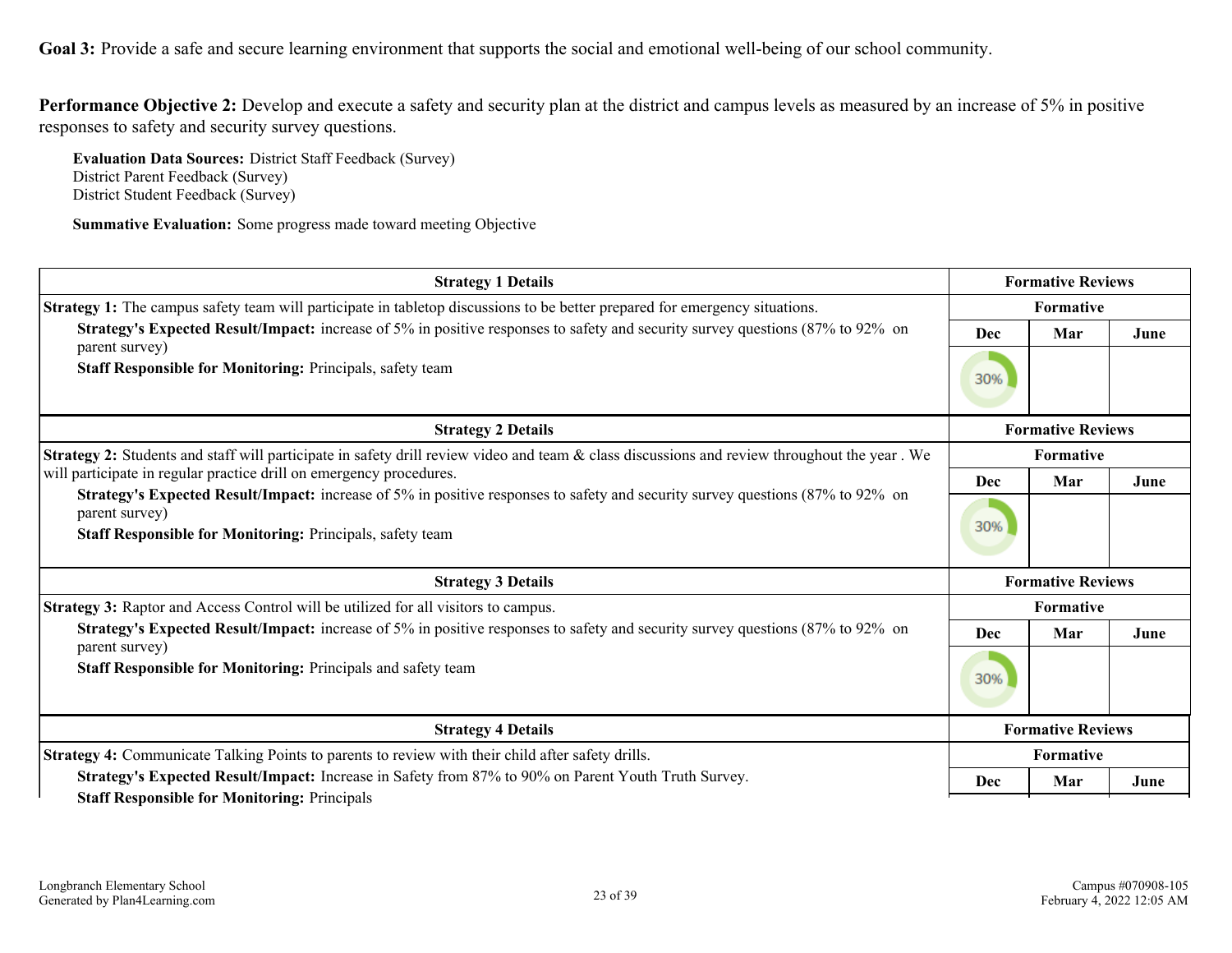| <b>ESF Levers:</b> Lever 1: Strong School Leadership and Planning, Lever 3: Positive School Culture |                      |                 |             | 30% |  |
|-----------------------------------------------------------------------------------------------------|----------------------|-----------------|-------------|-----|--|
|                                                                                                     |                      |                 |             |     |  |
| 0%<br>No Progress                                                                                   | Accomplished<br>100% | Continue/Modify | Discontinue |     |  |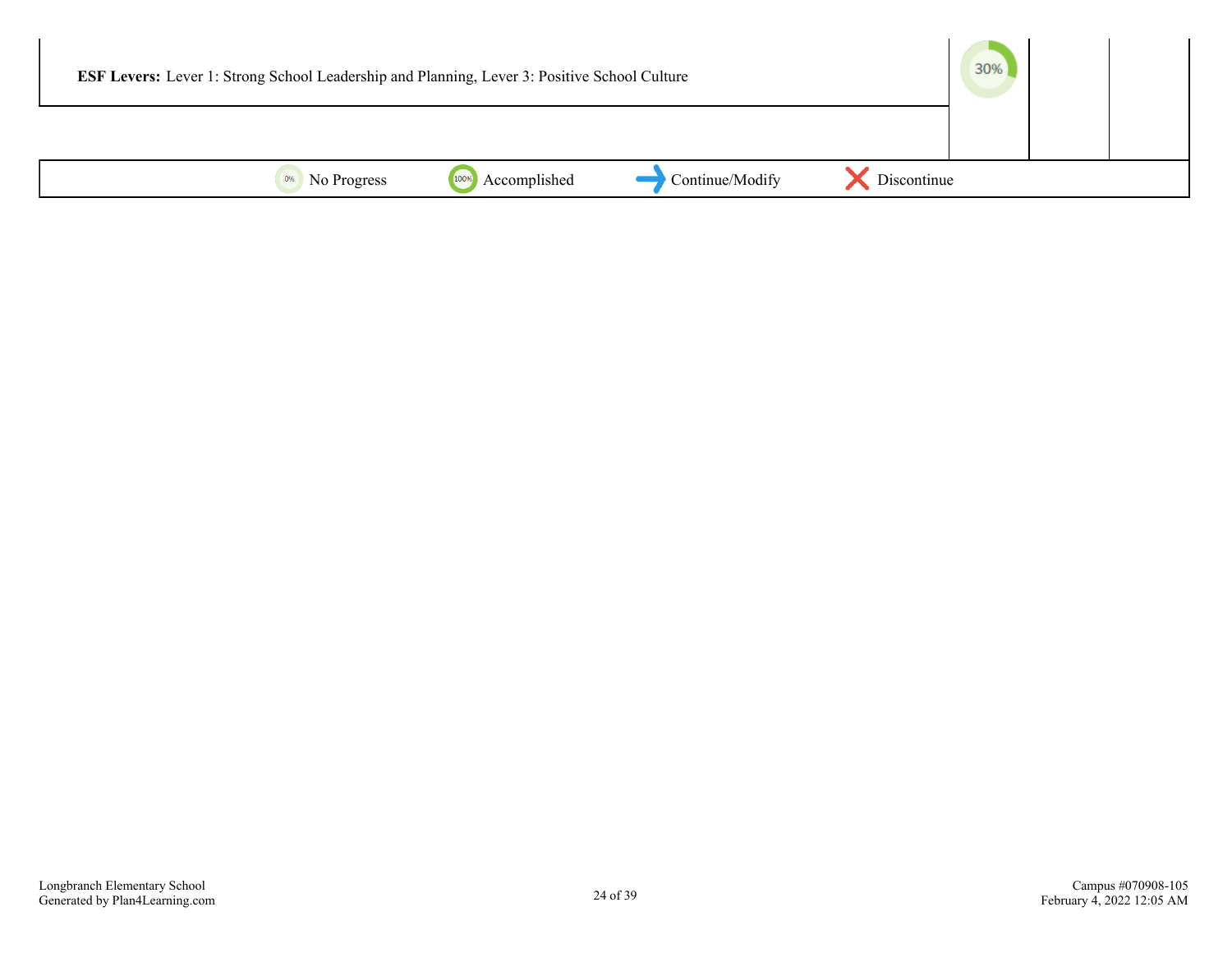**Performance Objective 3:** Provide professional development and prevention programming for best practices for prevention and management outlined in state guidelines.

**Evaluation Data Sources:** Prevention programs implemented on campuses reflected by the number of students in attendance.

| <b>Strategy 1 Details</b>                                                           |      |     | <b>Formative Reviews</b> |
|-------------------------------------------------------------------------------------|------|-----|--------------------------|
| <b>Strategy 1:</b> Implement bullying prevention assemblies through Aim for Success |      |     |                          |
| Strategy's Expected Result/Impact: Increase 3-5 Youth Truth Survey bullying by 5%.  | Dec  | Mar | June                     |
| <b>Staff Responsible for Monitoring: Counselor</b>                                  |      |     |                          |
| <b>ESF Levers:</b> Lever 3: Positive School Culture                                 | 100% |     | 100%                     |
| Accomplished<br>Continue/Modify<br>Discontinue<br>1009<br>No Progress               |      |     |                          |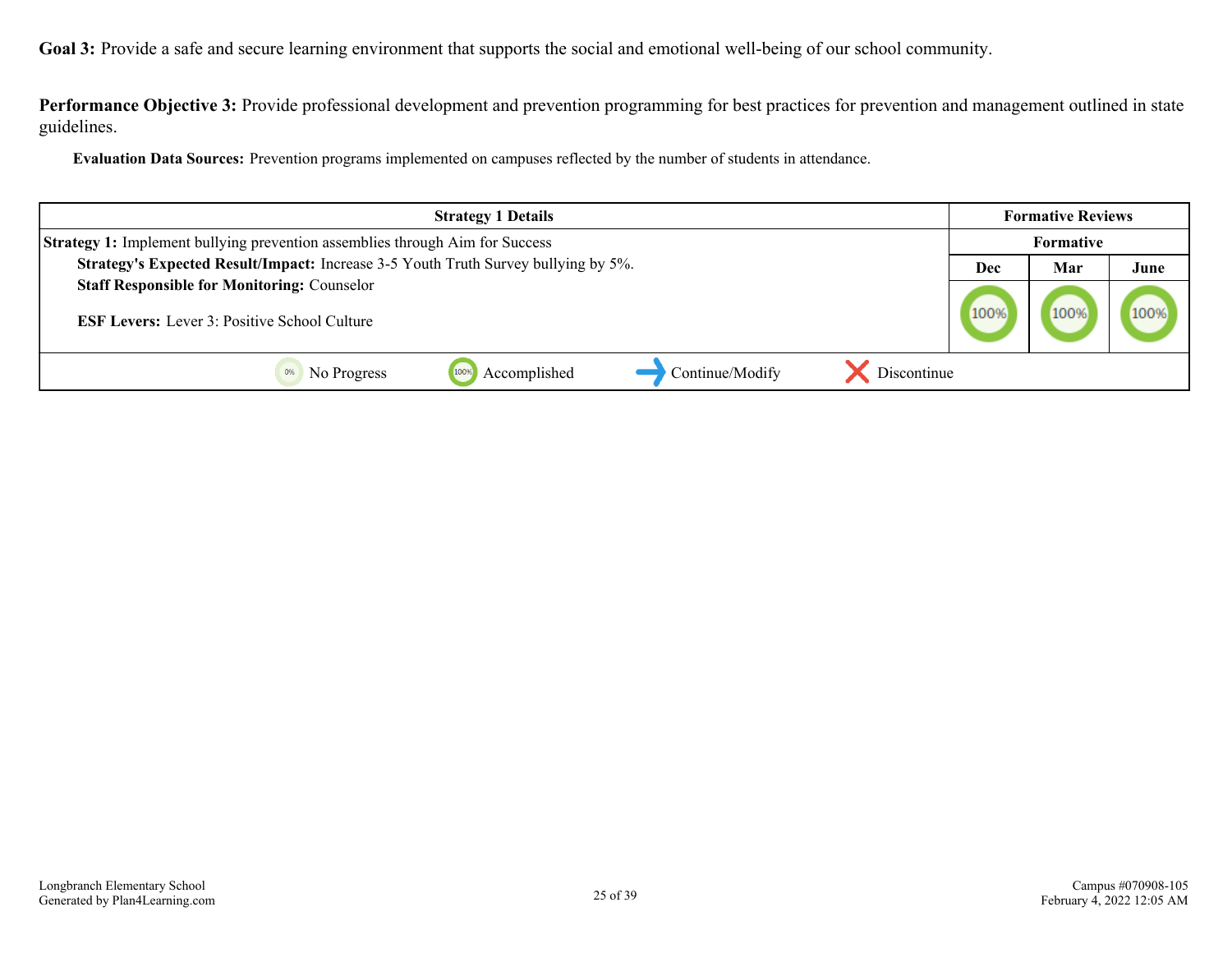**Performance Objective 4:** Implementation of active Diversity Council to celebrate the power of diversity, as listed in the District's cultural tenets.

**Evaluation Data Sources:** Diversity Council feedback

| <b>Strategy 1 Details</b>                                                                                                                                                                                                                                       |  | <b>Formative Reviews</b> |      |
|-----------------------------------------------------------------------------------------------------------------------------------------------------------------------------------------------------------------------------------------------------------------|--|--------------------------|------|
| Strategy 1: Recognize cultures and holidays each month through literature, library lessons, information posted on the website and<br>announcements shared.                                                                                                      |  | Formative                |      |
|                                                                                                                                                                                                                                                                 |  | Mar                      | June |
| <b>Strategy's Expected Result/Impact:</b> increase family engagement on Youth Truth (I feel represented by parent/family groups at<br>my school.). Increase overall score from 58% to 70%.<br>Staff Responsible for Monitoring: Principals, Librarian, Teachers |  |                          |      |
| Continue/Modify<br>Discontinue<br>Accomplished<br>No Progress                                                                                                                                                                                                   |  |                          |      |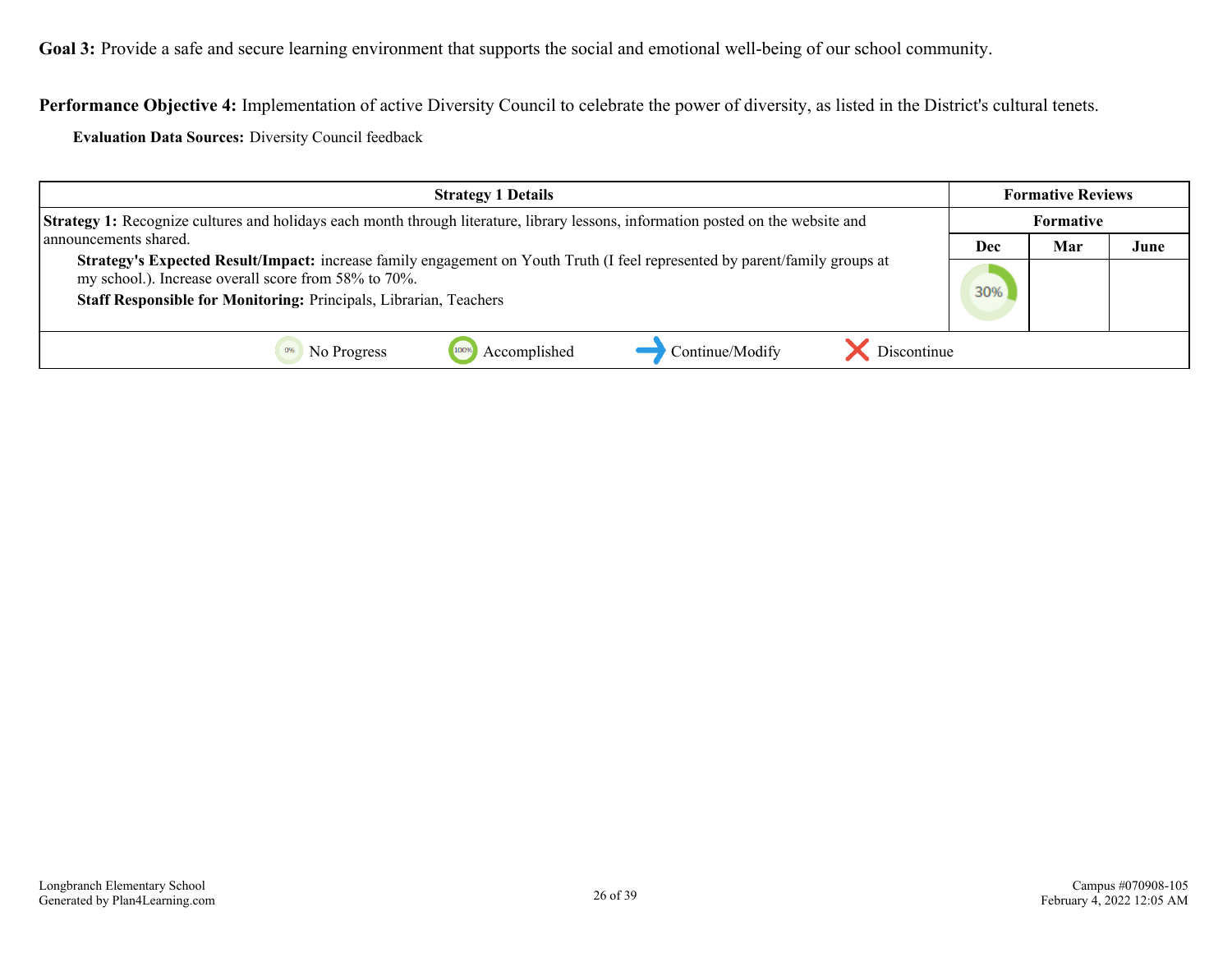<span id="page-26-0"></span>Goal 4: Facilitate budget process and building designs through allocated district resources that foster flexible and innovative learning spaces.

**Performance Objective 1:** Develop a comprehensive facilities plan to guide financial decisions related to future site acquisitions, new construction, and renovation of existing facilities with 100% within or under budget.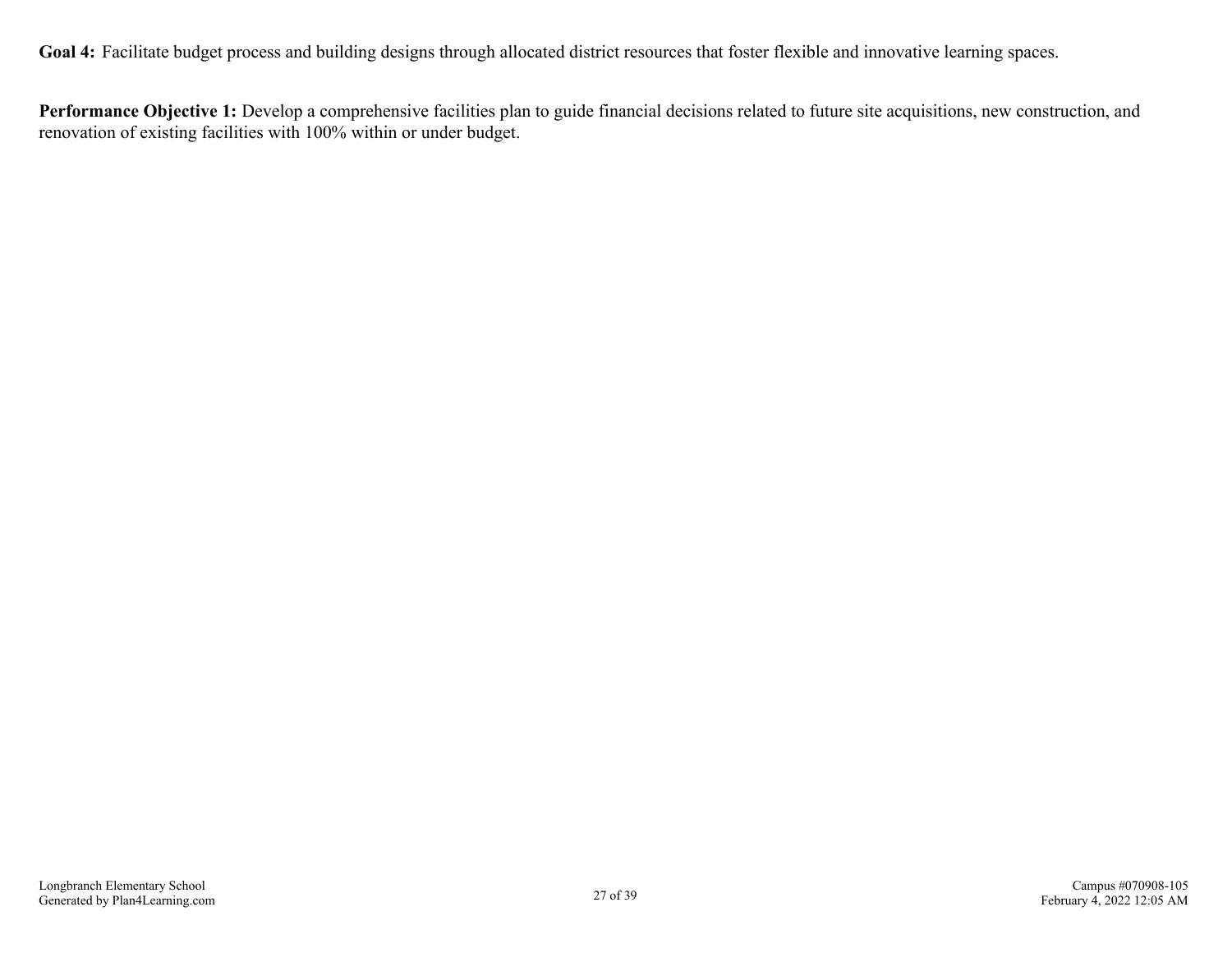**Goal 4:** Facilitate budget process and building designs through allocated district resources that foster flexible and innovative learning spaces.

**Performance Objective 2:** Develop a budgeting process to guide financial decisions related to instructional design and engagement resulting in a 1% reduction in cross-function transfers and a fund balance percentage above 30% (exclusive of the amount of the TIRZ transfer).

| <b>Strategy 1 Details</b>                                                          |              |                 | <b>Formative Reviews</b> |     |           |      |
|------------------------------------------------------------------------------------|--------------|-----------------|--------------------------|-----|-----------|------|
| <b>Strategy 1:</b> Develop budget and align financial expenditures to campus goals |              |                 |                          |     | Formative |      |
| Strategy's Expected Result/Impact: zero cross function                             |              |                 |                          | Dec | Mar       | June |
| <b>Staff Responsible for Monitoring: Principal</b>                                 |              |                 |                          | 30% |           |      |
| 1009<br>No Progress                                                                | Accomplished | Continue/Modify | Discontinue              |     |           |      |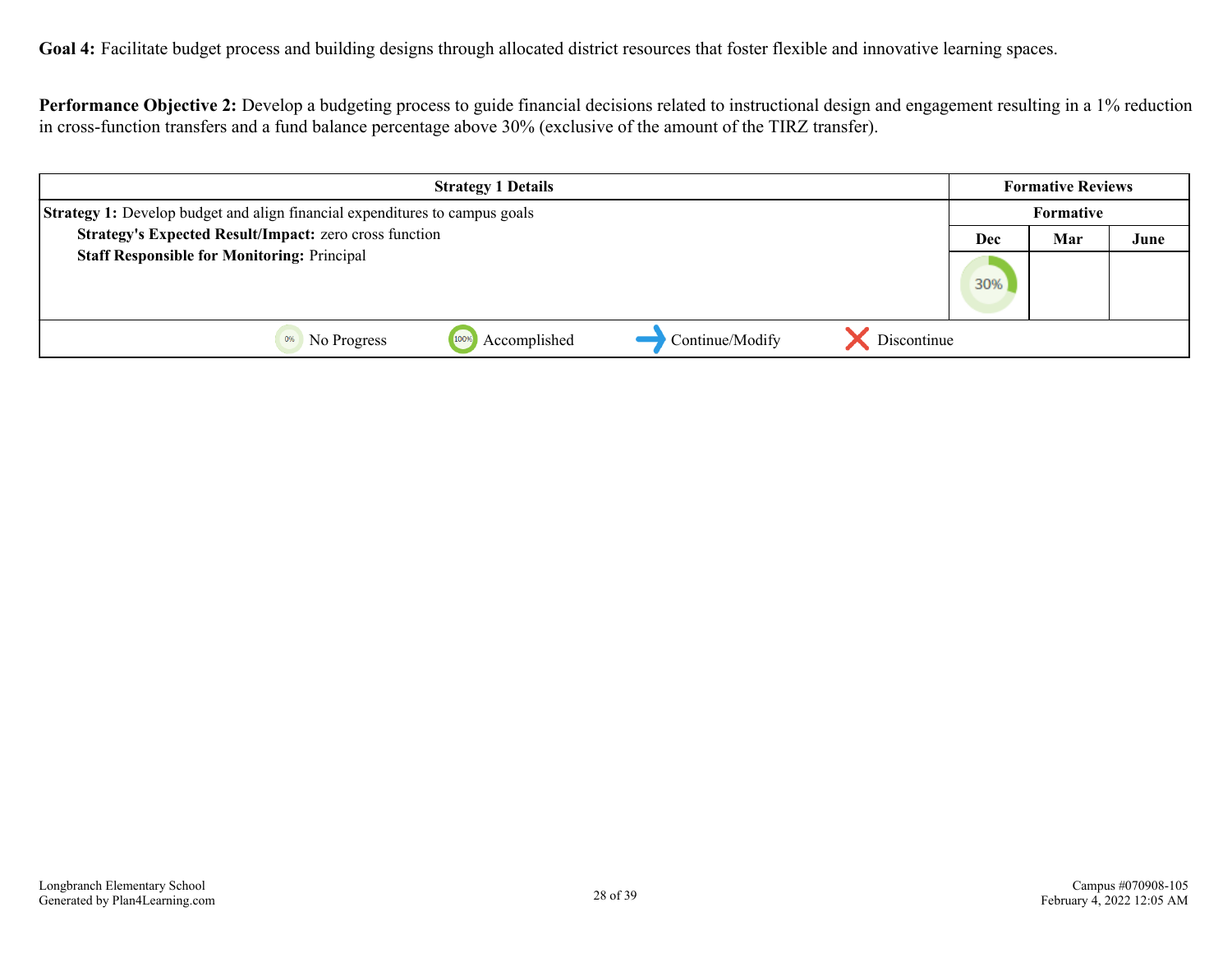**Goal 4:** Facilitate budget process and building designs through allocated district resources that foster flexible and innovative learning spaces.

**Performance Objective 3:** Receive a Superior Rating on the Financial Integrity Reporting System of Texas (the FIRST accountability system).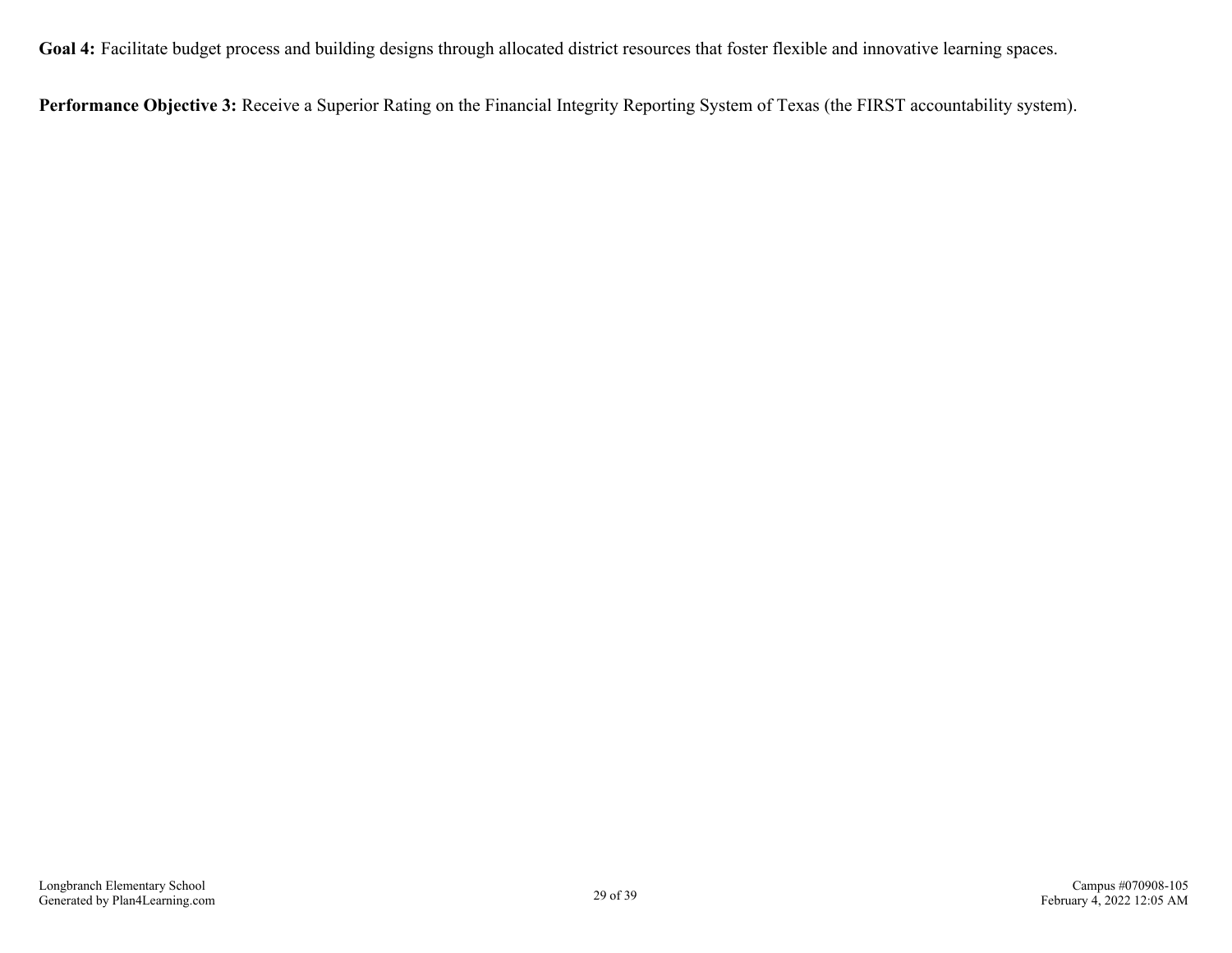<span id="page-29-0"></span>Goal 5: Provide support and resources to cultivate customization and personalization through blended learning opportunities.

**Performance Objective 1:** Deliver a structured professional development plan to support curriculum and technology integration with an increase of 2% of teachers believing the professional development increased the effectiveness of their teaching and learning.

**Evaluation Data Sources:** Anonymous feedback data on all district PD

| <b>Strategy 1 Details</b>                                                                                                                                                                                                  |     | <b>Formative Reviews</b> |      |
|----------------------------------------------------------------------------------------------------------------------------------------------------------------------------------------------------------------------------|-----|--------------------------|------|
| <b>Strategy 1:</b> Provide a structured curriculum plan to implement spelling inventories for students in kinder through 5th grade.                                                                                        |     | Formative                |      |
| Strategy's Expected Result/Impact: Maintain staff satisfaction in the 90s on Youth Truth.                                                                                                                                  | Dec | Mar                      | June |
| 100% of ELAR teachers will implement spelling strategies and document learning on Student Learning Objectives at beginning,<br>middle and end of year.<br><b>Staff Responsible for Monitoring: Teachers and Principals</b> |     |                          |      |
| Continue/Modify<br>Discontinue<br>Accomplished<br>No Progress<br>1009                                                                                                                                                      |     |                          |      |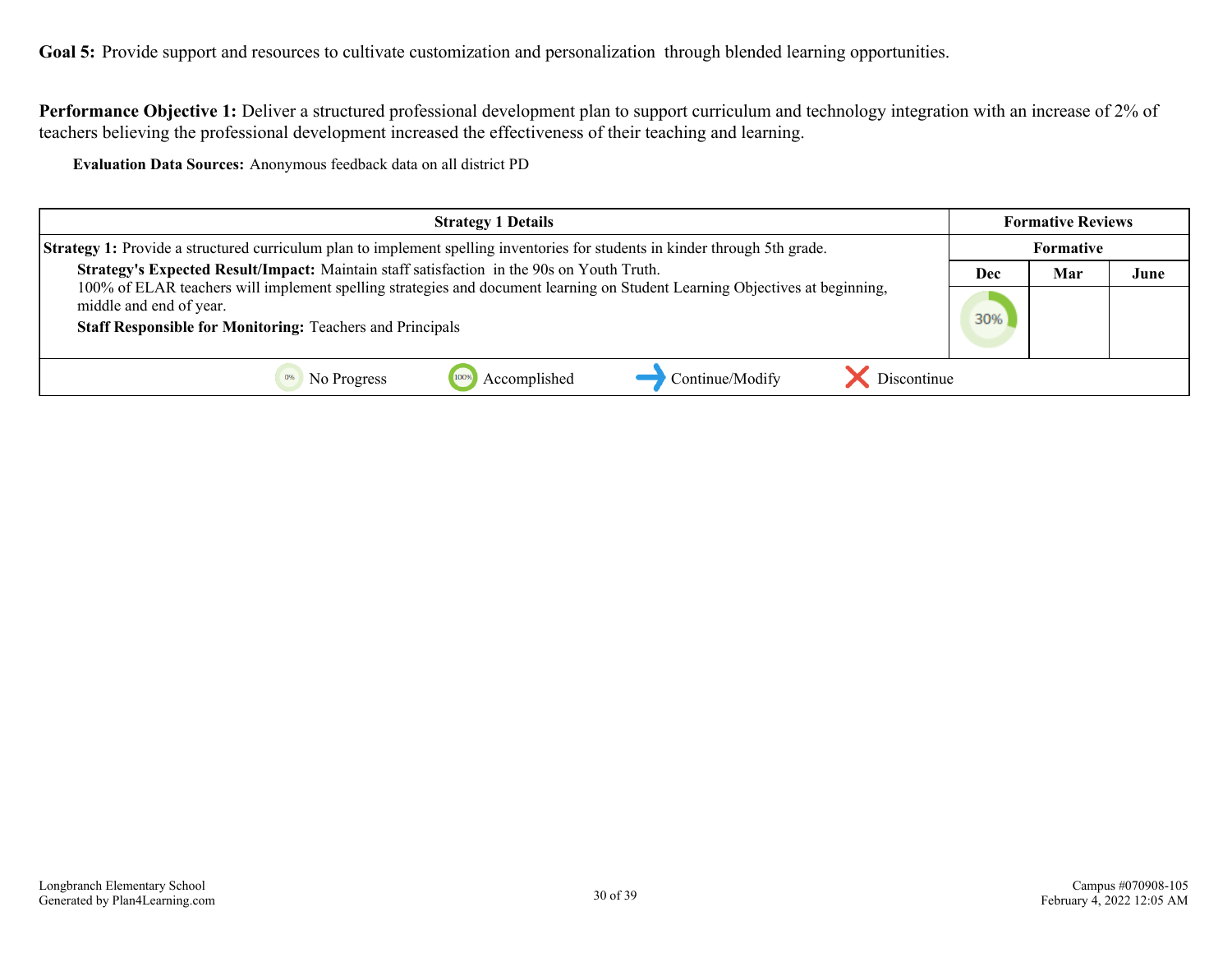Goal 5: Provide support and resources to cultivate customization and personalization through blended learning opportunities.

Performance Objective 2: Provide systems to maximize digital resources for MISD students and staff with a goal to resolve 75% of issues within 24 hours.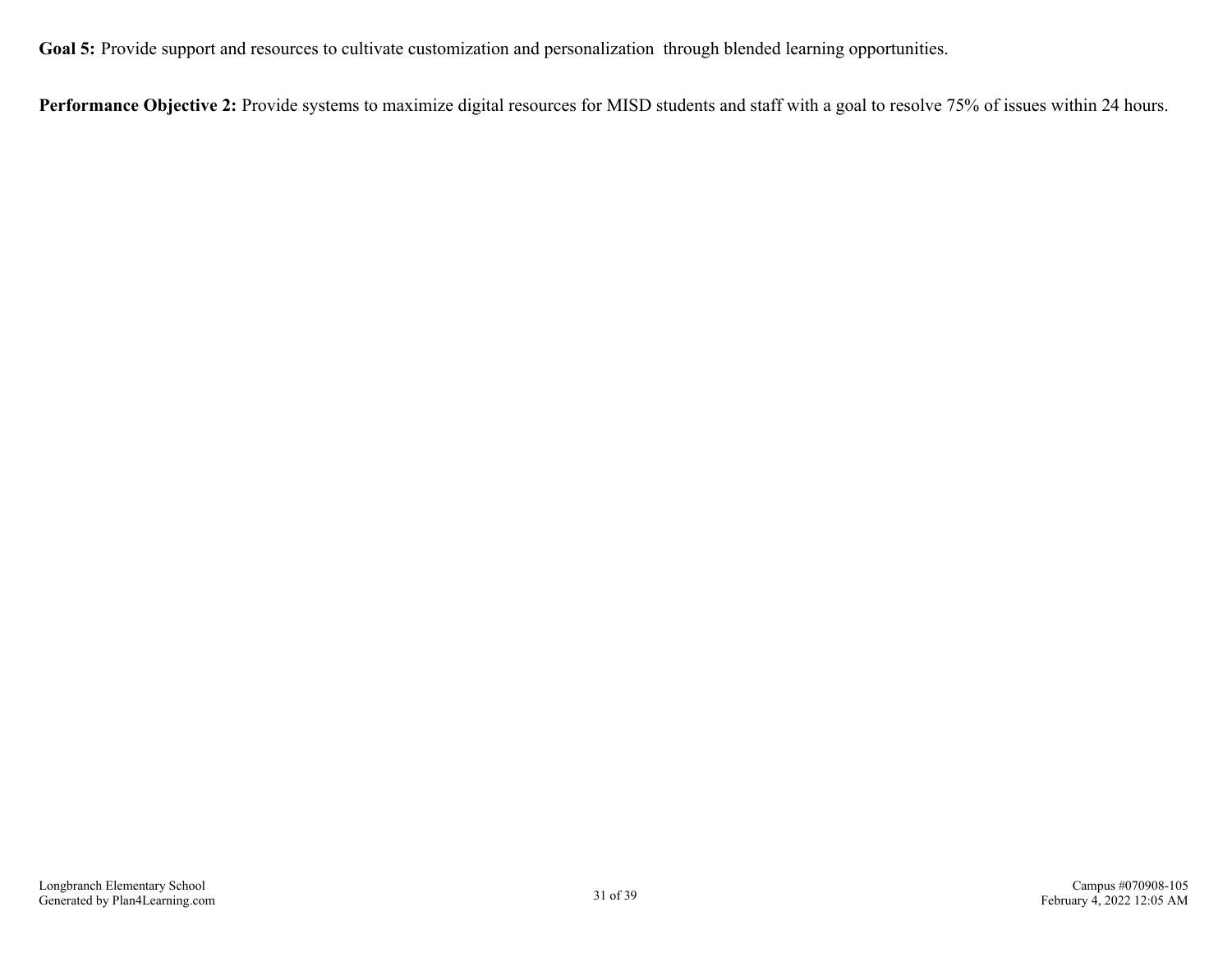Goal 5: Provide support and resources to cultivate customization and personalization through blended learning opportunities.

Performance Objective 3: Develop and implement a plan for the lifecycle of technology resources (e.g. network and physical security infrastructure, end user devices, and software) to anticipate future needs, inform the district budget and future bond referendums to support district goals and standards.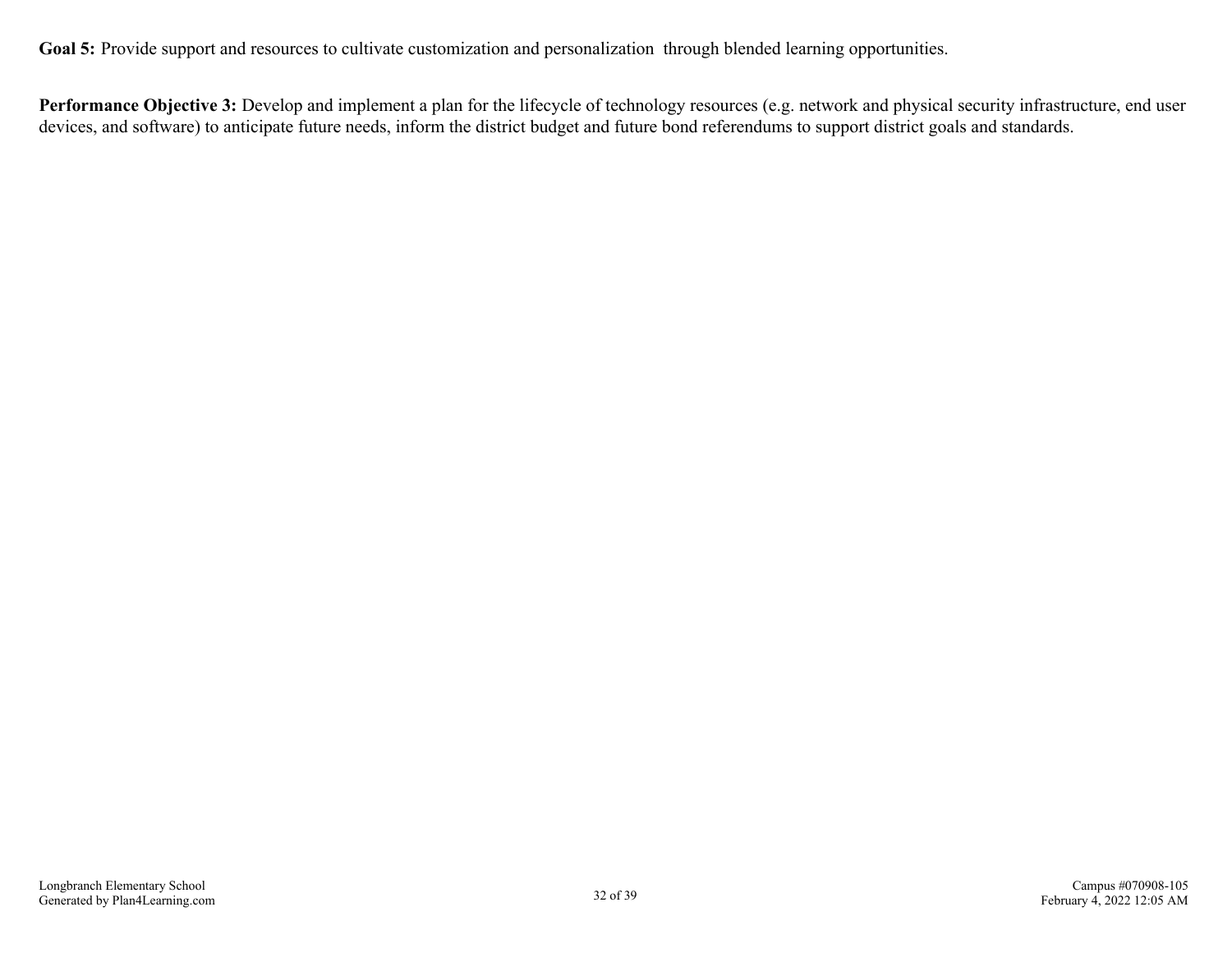<span id="page-32-0"></span>**Performance Objective 1:** Promote MISD cultural tenants in our community by highlighting at least four best practices a month aligned with our cultural tenants.

| <b>Strategy 1 Details</b>                                                                                                                                                                                                                                                |            | <b>Formative Reviews</b> |      |  |
|--------------------------------------------------------------------------------------------------------------------------------------------------------------------------------------------------------------------------------------------------------------------------|------------|--------------------------|------|--|
| <b>Strategy 1:</b> Add a section weekly to the Smore. to communicate best practice and cultural tenants each week on the Smore tied to Nighttime                                                                                                                         |            | <b>Formative</b>         |      |  |
| family events such as PTO meetings, Music Programs, Math and Science Night, Super Hero Fitness Night. and tied to school happenings such<br>as PALs, Football Readers, Senior Walk, Career Week. Add a A Day in the life of a Kindergartener1st Grader2nd Graderetc Post | <b>Dec</b> | Mar                      | June |  |
| Smore on Longbranch Facebook Page & on teacher newsletters.                                                                                                                                                                                                              |            |                          |      |  |
| <b>Staff Responsible for Monitoring: Principals</b>                                                                                                                                                                                                                      | 40%        |                          |      |  |
| <b>ESF Levers:</b> Lever 3: Positive School Culture, Lever 5: Effective Instruction                                                                                                                                                                                      |            |                          |      |  |
| <b>Strategy 2 Details</b>                                                                                                                                                                                                                                                |            | <b>Formative Reviews</b> |      |  |
| <b>Strategy 2:</b> Media Team highlights cultural tenants on announcements                                                                                                                                                                                               |            | Formative                |      |  |
| <b>Staff Responsible for Monitoring: Terrie Money, Library Media Specialist</b>                                                                                                                                                                                          |            | Mar                      | June |  |
| <b>ESF Levers:</b> Lever 3: Positive School Culture, Lever 5: Effective Instruction                                                                                                                                                                                      | 10%        |                          |      |  |
| Discontinue<br>No Progress<br>Accomplished<br>Continue/Modify<br>0%<br>100%                                                                                                                                                                                              |            |                          |      |  |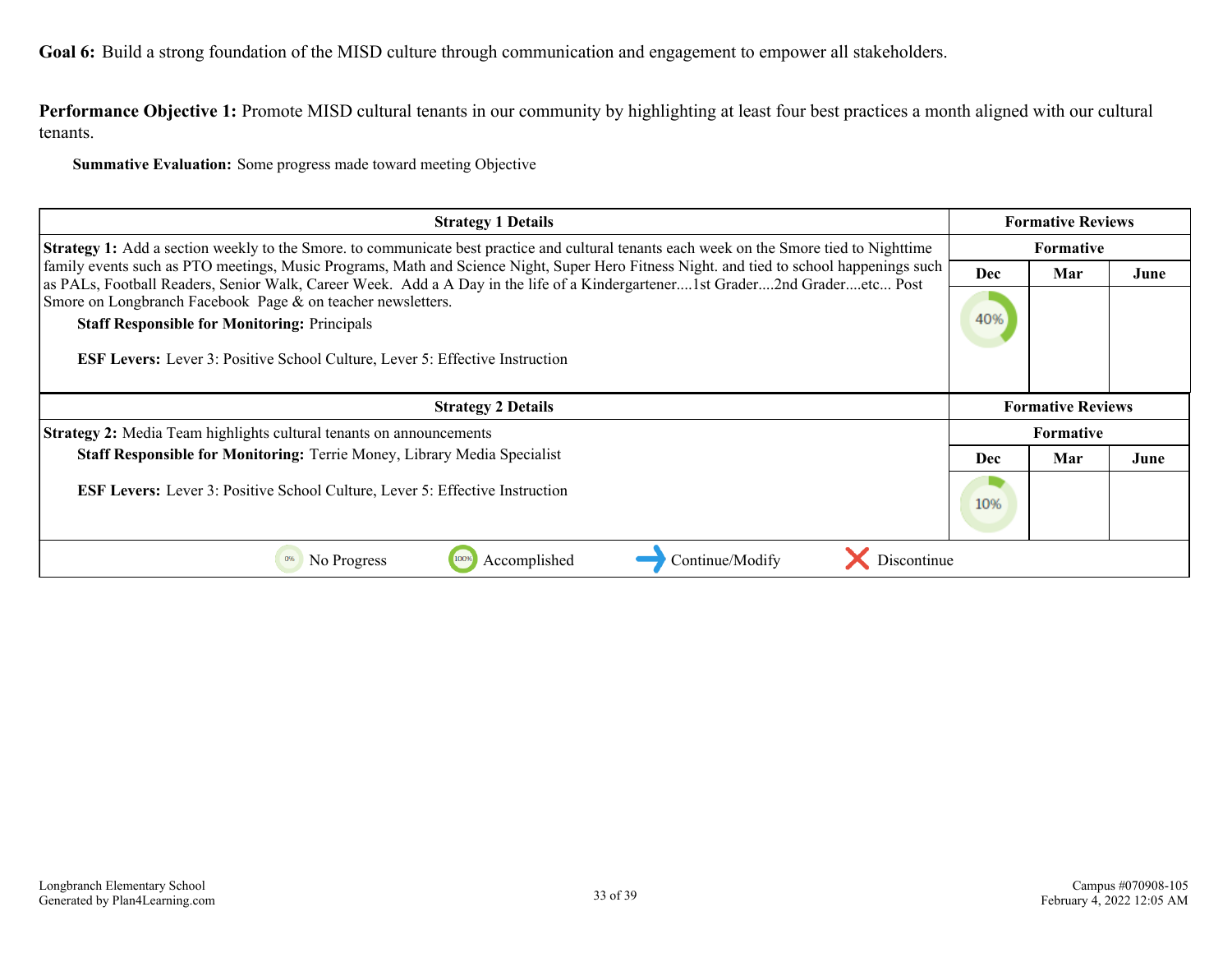**Performance Objective 2:** Be aware and collaborate with campuses by meeting with a campus principal twice a month and have weekly campus visits by department staff members.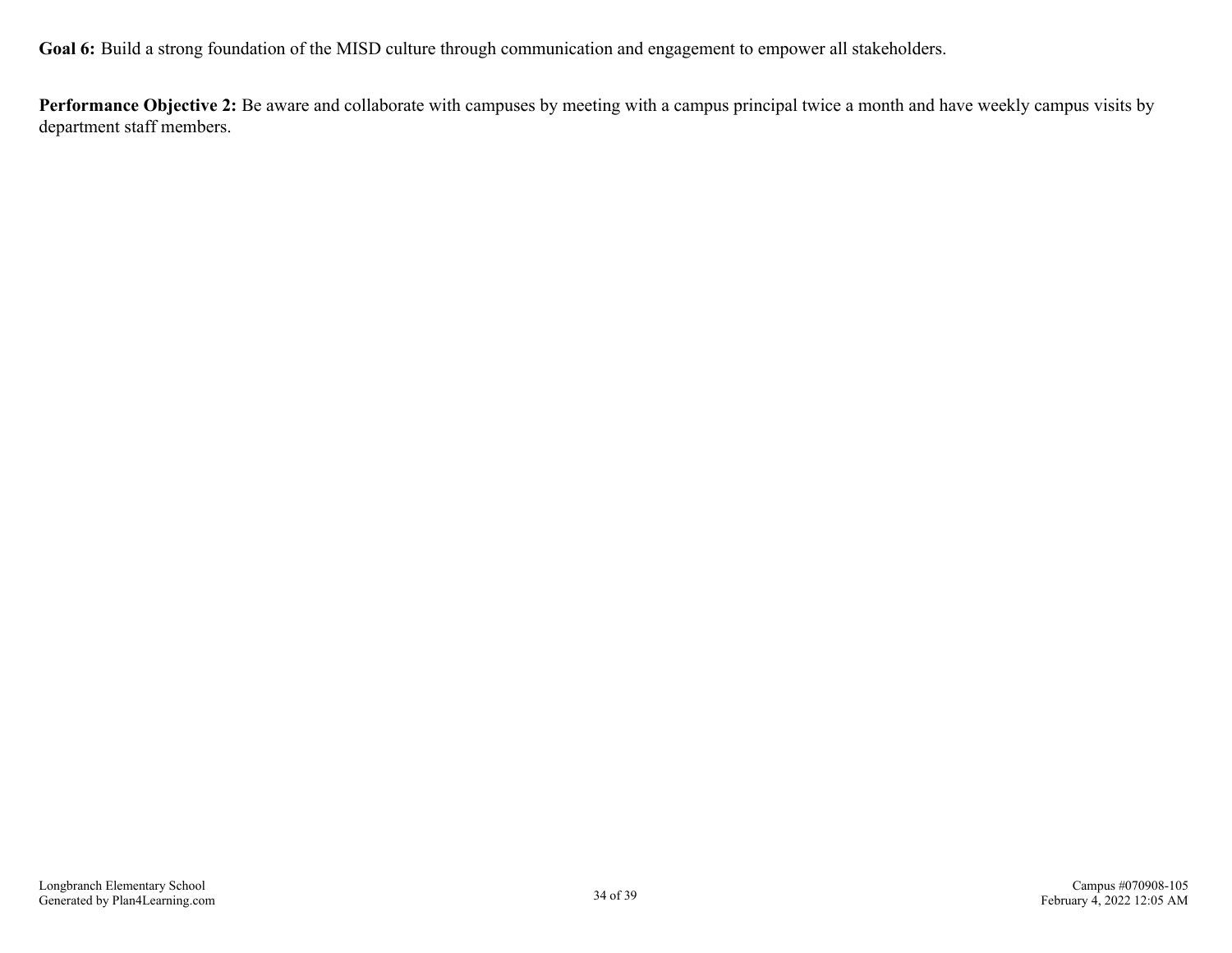**Performance Objective 3:** Manage district website to communicate best with our school community in the most accessible and organized manner through training of all staff who manage website content, by checking and maintaining 100% website compliance, and by improving 2 methods of website accessibility.

| <b>Strategy 1 Details</b>                                                                                       |     | <b>Formative Reviews</b> |      |
|-----------------------------------------------------------------------------------------------------------------|-----|--------------------------|------|
| <b>Strategy 1:</b> Maintain and up to date campus website.                                                      |     | <b>Formative</b>         |      |
| Strategy's Expected Result/Impact: Increase on Student Engagement on parent survey Youth Truth from 58% to 70%. |     | Mar                      | June |
| <b>Staff Responsible for Monitoring: LMS</b>                                                                    | 30% |                          |      |
| Continue/Modify<br>Accomplished<br>Discontinue<br>1009<br>No Progress                                           |     |                          |      |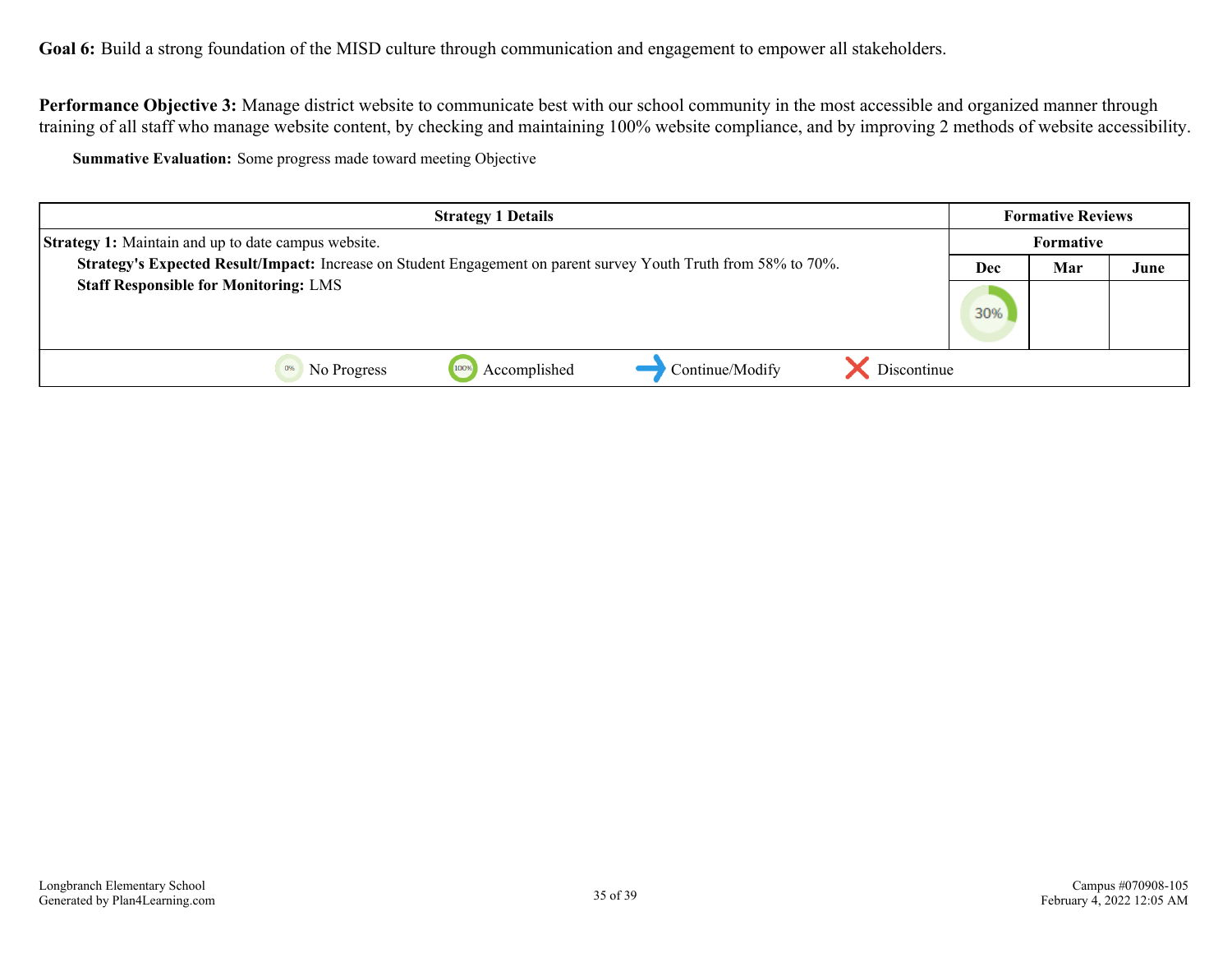**Performance Objective 4:** Communicate with the MISD community on a weekly basis to keep information flowing from the district to community members in order to develop trust and transparency.

| <b>Strategy 1 Details</b>                                                                                                                                                                                                                                                                                                                                                                         |  | <b>Formative Reviews</b> |      |
|---------------------------------------------------------------------------------------------------------------------------------------------------------------------------------------------------------------------------------------------------------------------------------------------------------------------------------------------------------------------------------------------------|--|--------------------------|------|
| Strategy 1: Each Friday, we will send a campus newsletter, Branch Bulletin, to our families through email and to our community through<br>Twitter and Facebook highlighting Longbranch and district happenings.<br>Strategy's Expected Result/Impact: maintain in the 90th percentile on communication/feedback on the Youth Troth survey.<br><b>Staff Responsible for Monitoring: Principals</b> |  | Formative                |      |
|                                                                                                                                                                                                                                                                                                                                                                                                   |  | Mar                      | June |
|                                                                                                                                                                                                                                                                                                                                                                                                   |  |                          |      |
| Continue/Modify<br>Discontinue<br>Accomplished<br>No Progress                                                                                                                                                                                                                                                                                                                                     |  |                          |      |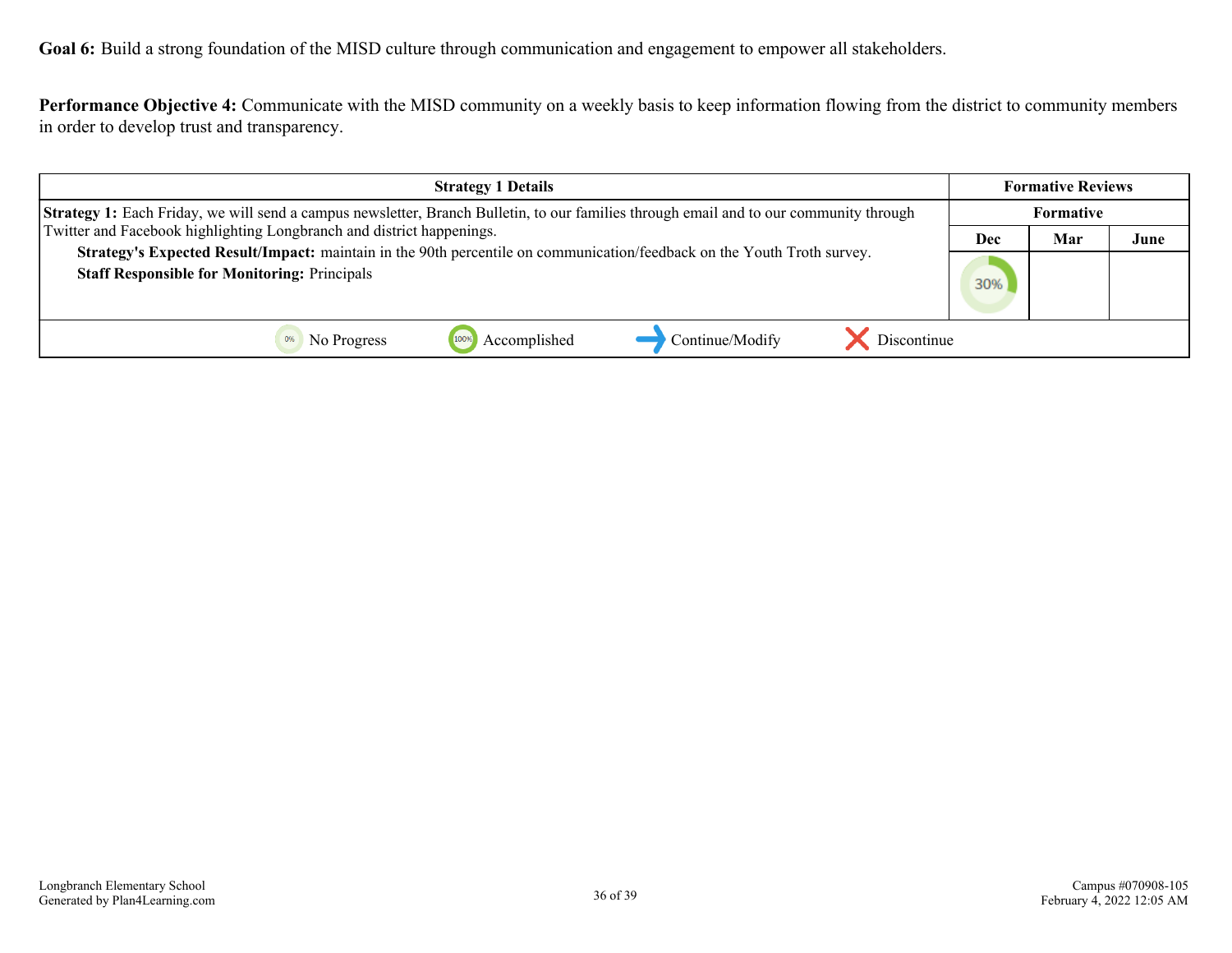# **State Compensatory**

## <span id="page-36-0"></span>**Budget for Longbranch Elementary School**

**Total SCE Funds: Total FTEs Funded by SCE:** 1.71 **Brief Description of SCE Services and/or Programs**

## **Personnel for Longbranch Elementary School**

| Name                  | Position         | <b>FTE</b> |
|-----------------------|------------------|------------|
| Goldthwaite, Melissa  | Counselor        | 0.14       |
| Kasey Head            | Teacher          |            |
| Malone, Shanna        | Teacher          | 0.07       |
| Mau, Mary             | Teacher          | 0.25       |
| Satterwhite, Kathleen | Paraprofessional | 0.25       |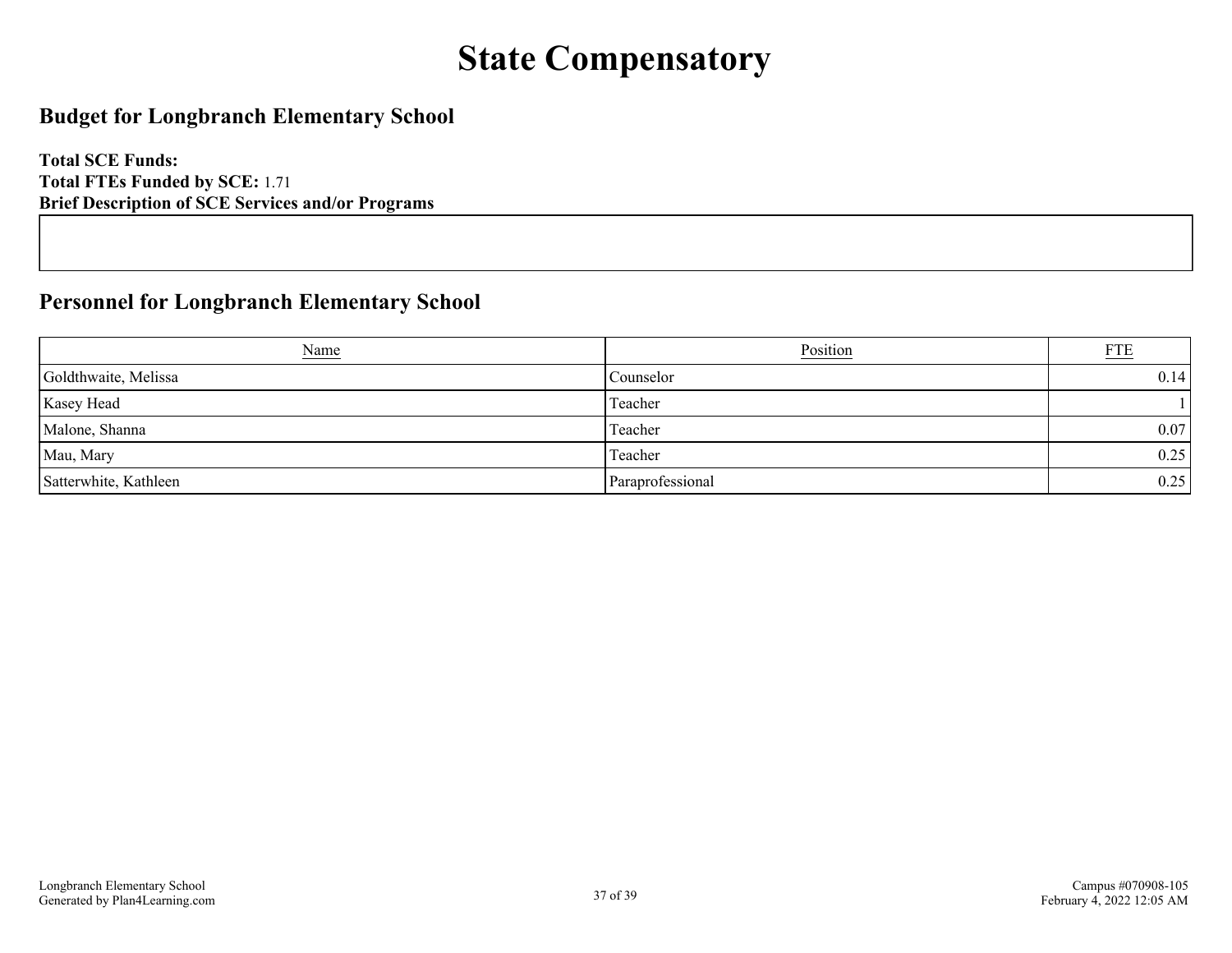# **2021-2022 Site Based Decision Making Team**

<span id="page-37-0"></span>

| <b>Committee Role</b>            | <b>Name</b>        | <b>Position</b>                   |
|----------------------------------|--------------------|-----------------------------------|
| Administrator                    | Karena Blackwell   | Administrator                     |
| Administrator                    | Cari Nix           | Administrator                     |
| Parent                           | Steve Pena         | Parent                            |
| Parent                           | Crystal Rentz      | Parent                            |
| Parent                           | Amanda Bradley     | Parena                            |
| Parent                           | Whitney Williams   | Parent                            |
| Parent                           | Kim Parker         | Parent                            |
| <b>Business Representative</b>   | Jessica Diaz       | <b>Business Representative</b>    |
| <b>Business Representative</b>   | Nikki Clayton      | <b>Business Representative</b>    |
| Community Representative         | Geri Larson        | <b>Community Representative</b>   |
| <b>Special Education Teacher</b> | Andi Scott         | <b>Special Education Teachere</b> |
| Community Representative         | Ruth ONeal         | Community Representative          |
| Classroom Teacher                | Kelly Prindle      | Classroom Teacher                 |
| Classroom Teacher                | Seth McKinney      | Classroom Teacher                 |
| <b>Classroom Teacher</b>         | Leah Cowan         | Classroom Teacher                 |
| Classroom Teacher                | Dawn Berumen       | Classroom Teacher                 |
| Classroom Teacher                | Donna Garcia       | Classroom Teacher                 |
| Classroom Teacher                | <b>Holly Guest</b> | Classroom Teacher                 |
| Classroom Teacher                | Andrea Burks       | Classroom Teacher                 |
| District-level Professional      | Shorr Heathcote    | District-level Professional       |